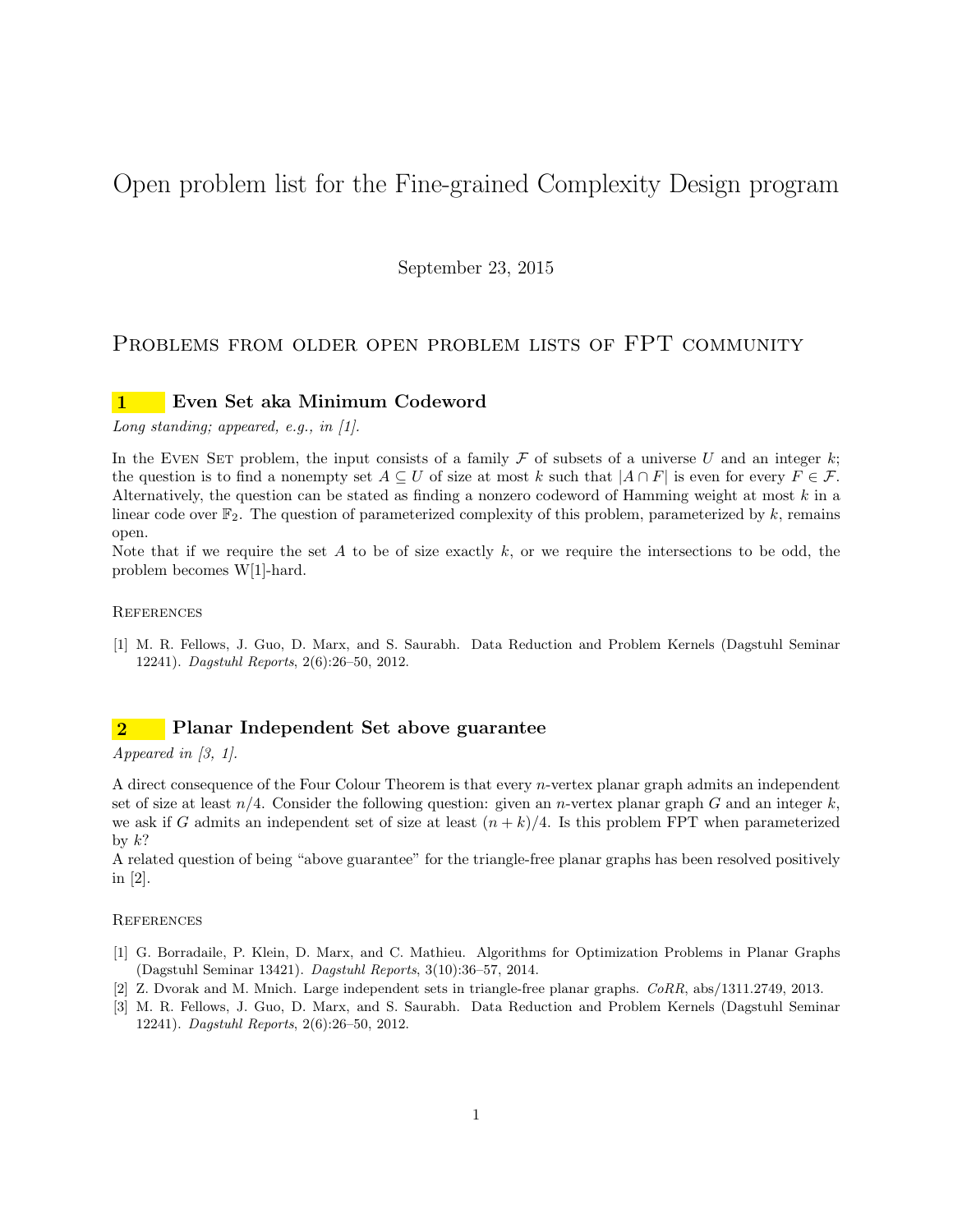# 3 Subgraph isomorphism in planar graphs parameterized by the difference

# Appeared in [1].

Consider a SUBGRAPH ISOMORPHISM problem, parameterized by the difference  $|E(G)| - |E(H)|$ . Is it fixedparameter tractable on planar graphs? Recall that the Graph Isomorphism problem on planar graphs is polynomial, due to (a) uniqueness of the embedding of 3-connected planar graphs, and (b) uniqueness of the Tutte's decomposition into 3-connected components.

In the setting of *counting* subgraphs, a related problem is  $\#W[1]$ -hard: Given a planar graph G and a number k, it is  $\#W[1]$ -hard to count those matchings of G that leave exactly k vertices unmatched. [3, 2]

### **REFERENCES**

- [1] G. Borradaile, P. Klein, D. Marx, and C. Mathieu. Algorithms for Optimization Problems in Planar Graphs (Dagstuhl Seminar 13421). Dagstuhl Reports, 3(10):36–57, 2014.
- [2] R. Curticapean. The simple, little and slow things count: on parameterized counting complexity. PhD thesis, Saarland University, August 2015.
- [3] R. Curticapean and M. Xia. Parameterizing the permanent: Genus, apices, minors, evaluation mod  $2^k$ . In 56th IEEE Annual Symposium on Foundations of Computer Science, FOCS. To appear.

# 4 Eulerian SCC Deletion

Appeared originally in [1], asked in [3, 2].

In the EULERIAN SCC DELETION problem, given a directed graph  $G$  and an integer  $k$ , we ask whether it is possible to delete at most  $k$  arcs from  $G$  to obtain a graph where each strongly connected component contains an Euler tour. Is EULERIAN SCC DELETION fixed-parameter tractable, when parameterized by k? A few remarks are in place. The question of fixed-parameter tractability of Eulerian SCC Deletion was originally posted by Cechlárová and Schlotter in [1], where it appeared naturally in modelling of housing markets. Somehow related deletion problems were studied in [3]. However, it is not hard to reduce DIRECTED FEEDBACK VERTEX SET to EULERIAN SCC DELETION, and, hence, we expect that a hypothetical fixedparameter algorithm for Eulerian SCC Deletion would need to use substantially different techniques than the ones developed in [3].

### **REFERENCES**

- [1] K. Cechlárová and I. Schlotter. Computing the deficiency of housing markets with duplicate houses. In V. Raman and S. Saurabh, editors, IPEC, volume 6478 of Lecture Notes in Computer Science, pages 72–83. Springer, 2010.
- [2] M. Cygan, L. Kowalik, and M. Pilipczuk. Open problems from workshop on kernels, 2013. http://worker2013.mimuw.edu.pl/slides/worker-opl.pdf.
- [3] M. Cygan, D. Marx, M. Pilipczuk, M. Pilipczuk, and I. Schlotter. Parameterized complexity of Eulerian deletion problems. Algorithmica, 68(1):41–61, 2014.

## 5 Chain SAT

### Asked in  $[1]$ .

In the  $\ell$ -Chain SAT problem we are given a set of n Boolean variables, a set of constraints of the form  $x_1 \Rightarrow x_2 \Rightarrow \ldots \Rightarrow x_r$  where  $r \leq \ell$ , and an integer k. The question is to delete at most k constraints to obtain a satisfiable instance. For a fixed integer  $\ell$ , does this problem admit an FPT algorithm, parameterized by k?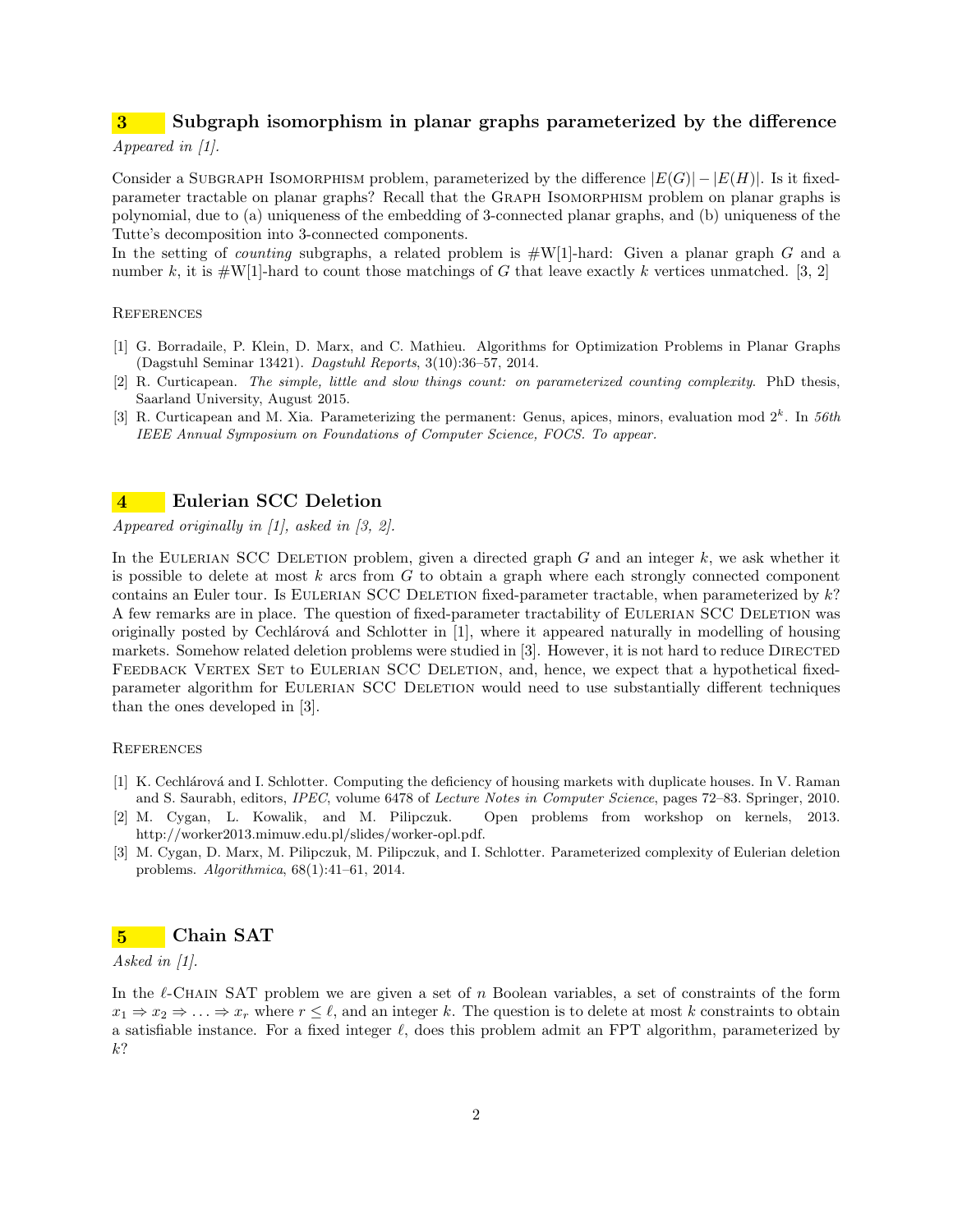[1] R. H. Chitnis, L. Egri, and D. Marx. List H-coloring a graph by removing few vertices. In H. L. Bodlaender and G. F. Italiano, editors, ESA, volume 8125 of Lecture Notes in Computer Science, pages 313–324. Springer, 2013.

# 6 Solving Integer Linear Programming in single-exponential time in the number of variables

### Appeared in [2].

Given a matrix  $A \in \mathbb{Z}^{m \times p}$  and a vector  $b \in \mathbb{Z}^m$ , we look for a vector  $x \in \mathbb{Z}^p$  such that  $Ax \leq b$ . Is there a  $c^p \cdot m^{\mathcal{O}(1)}$ -time algorithm? The best known has  $p^{\mathcal{O}(p)}$  dependency on p in the running time bound [1].

### **REFERENCES**

- [1] R. Kannan. Minkowskis convex body theorem and integer programming. Math. Oper. Res., 12(3):415440, 1987.
- [2] S. Kratsch, D. Lokshtanov, D. Marx, and P. Rossmanith. Optimality and tight results in parameterized complexity (Dagstuhl Seminar 14451). Dagstuhl Reports, 4(11):1–21, 2015.

# 7 Faster Subset Sum

Long-standing, see [1].

In the SUBSET SUM problem we are given n integers  $x_1, x_2, \ldots, x_n$  and an integer M and we ask if there exists a set  $S \subseteq \{1, 2, ..., n\}$  such that  $\sum_{i \in S} x_i = M$ . A brute-force algorithm solves this problem in  $\mathcal{O}^*(2^n)$ time and polynomial space, whereas a simple meet-in-the-middle approach gives  $\mathcal{O}^*(2^{n/2})$  time and space. Can any of these bounds be exponentially improved? That is, we ask for an  $\mathcal{O}(c^n)$ -time algorithm with polynomial space for some  $c < 2$  or an  $\mathcal{O}(c^{n/2})$ -time algorithm for some  $c < 2$  that may use exponential space.

Recent advances on the second question include [3, 2].

#### **REFERENCES**

- [1] P. Austrin, P. Kaski, M. Koivisto, and J. Määttä. Space-time tradeoffs for subset sum: An improved worst case algorithm. In F. V. Fomin, R. Freivalds, M. Z. Kwiatkowska, and D. Peleg, editors, ICALP (1), volume 7965 of Lecture Notes in Computer Science, pages 45–56. Springer, 2013.
- [2] P. Austrin, P. Kaski, M. Koivisto, and J. Nederlof. Dense subset sum may be the hardest.  $CORR$ , abs/1508.06019, 2015.
- [3] P. Austrin, P. Kaski, M. Koivisto, and J. Nederlof. Subset Sum in the Absence of Concentration. In E. W. Mayr and N. Ollinger, editors, 32nd International Symposium on Theoretical Aspects of Computer Science (STACS 2015), volume 30 of Leibniz International Proceedings in Informatics (LIPIcs), pages 48–61, Dagstuhl, Germany, 2015. Schloss Dagstuhl–Leibniz-Zentrum fuer Informatik.

# 8 From Parity Set Cover to Parity SAT

### Appeared in [3].

Given a universe U of size n, a set family  $\mathcal{F} \subseteq 2^U$ , and an integer t,  $\oplus$ -SET COVER asks if the number of subsets  $\mathcal{X} \subseteq \mathcal{F}$  of size at most t such that  $\bigcup \mathcal{X} = U$  is odd. Similarly,  $\oplus$ -SAT asks if the number of satisfying assignments of a SAT formula is odd.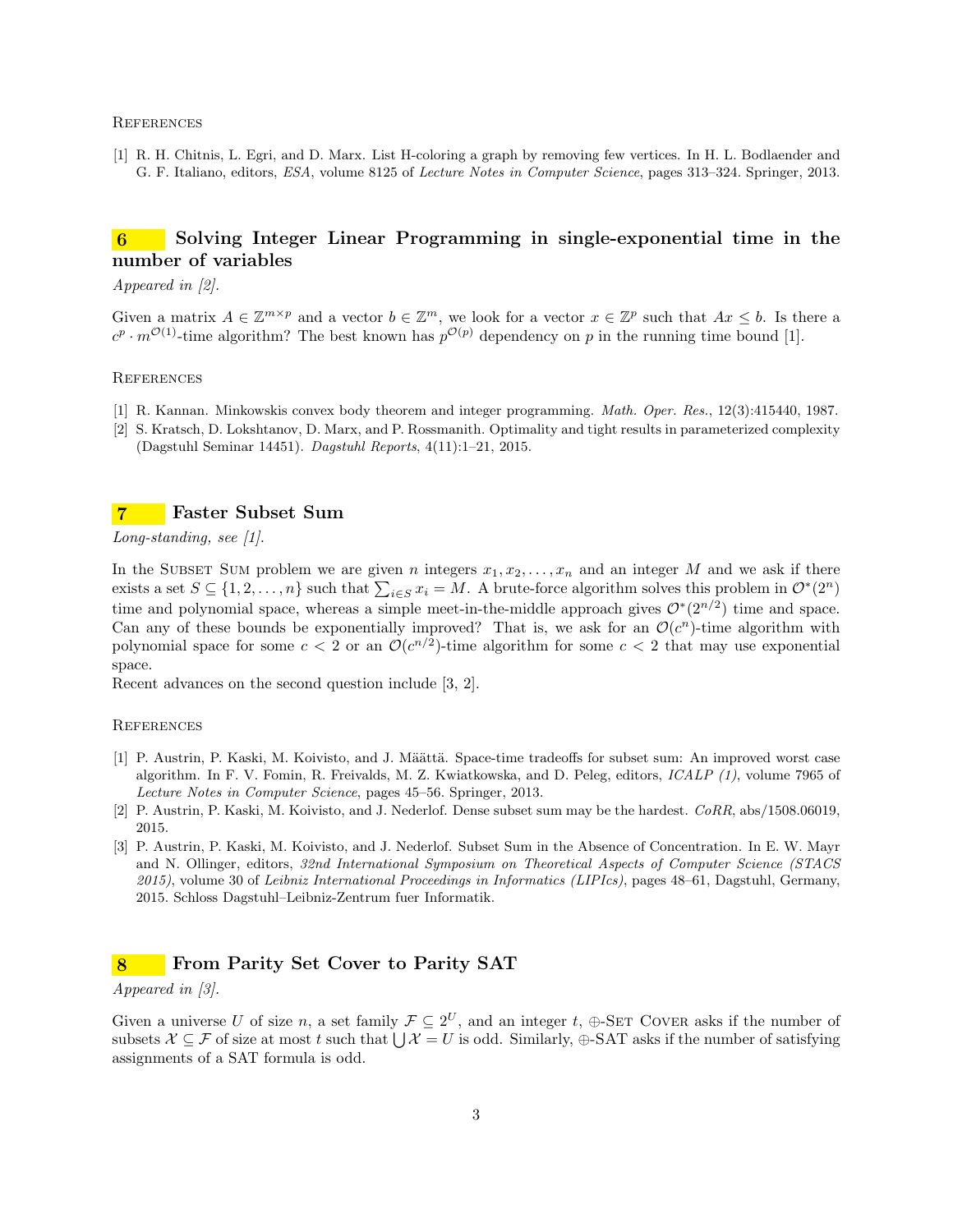A serf-reduction is a reduction that preserves sub-exponential running times. Meaning that the resulting instance should be linear in the original instance and not require more than sub-exponential time to compute [2].

Cygan et al. [1] gave a serf-reduction from  $\bigoplus$ -SAT to  $\bigoplus$ -SET COVER. Is there a serf-reduction in the other direction?

### **REFERENCES**

- [1] M. Cygan, H. Dell, D. Lokshtanov, D. Marx, J. Nederlof, Y. Okamoto, R. Paturi, S. Saurabh, and M. Wahlström. On problems as hard as CNF-SAT. In Proceedings of the 27th Conference on Computational Complexity, CCC 2012, Porto, Portugal, June 26-29, 2012, pages 74–84. IEEE, 2012.
- [2] R. Impagliazzo, R. Paturi, and F. Zane. Which problems have strongly exponential complexity? J. Comput. Syst. Sci., 63(4):512-530, 2001.
- [3] S. Kratsch, D. Lokshtanov, D. Marx, and P. Rossmanith. Optimality and tight results in parameterized complexity (Dagstuhl Seminar 14451). Dagstuhl Reports, 4(11):1–21, 2015.

# Faster algorithms for TSP and related problems

### Appeared in [3].

The problem of finding a minimum/maximum cost Hamiltonian cycle can be solved in  $\mathcal{O}^*(2^n)$  time by a standard dynamic-programming algorithm. Can it be solved in  $\mathcal{O}(c^n)$  time for some  $c < 2$ ? The existence of a Hamiltonian cycle in undirected graphs can be detected in  $\mathcal{O}(1.66^n)$  time [1], but the directed case is open (but the parity of the number of such cycles can be found quicker [2]). Also, even for a possibly simpler case of SHORTEST SUPERSTRING (given  $n$  strings, what is the shortest string that contains every input string as a subword) we do not know a faster algorithm than  $\mathcal{O}^*(2^n)$ .

#### **REFERENCES**

- [1] A. Björklund. Determinant sums for undirected hamiltonicity. SIAM J. Comput., 43(1):280–299, 2014.
- [2] A. Björklund and T. Husfeldt. The parity of directed hamiltonian cycles. In FOCS, pages 727–735. IEEE Computer Society, 2013.
- [3] T. Husfeldt, R. Paturi, G. B. Sorkin, and R. Williams. Exponential Algorithms: Algorithms and Complexity Beyond Polynomial Time (Dagstuhl Seminar 13331). Dagstuhl Reports, 3(8):40–72, 2013.

# 10 Faster algorithm for balanced QBF with constant number of alternations Appeared in  $\vert 1 \vert$ , motivated by  $\vert 2 \vert$ .

Is there an  $\varepsilon > 0$  and an integer  $l \geq 1$  such that for every integer k and every integer n, for every k-CNF formula  $\phi$  over *n* variables the question whether

$$
\forall_{x_1, x_2, ..., x_{n/l}} \exists_{x_{n/l+1}, ..., x_{2n/l}} \forall_{x_{2n/l+1}, ..., x_{3n/l}} \dots \exists_{x_{n-n/l+1}, ..., x_n} \phi(x_1, ..., x_n)
$$

is true can be decided in  $\mathcal{O}(2^{(1-\varepsilon)n})$  time?

There are algorithms working in  $2^{n-n^{1/l}}n^{\mathcal{O}(1)}$  time and in  $2^{n-\Omega(l)}n^{\mathcal{O}(1)}$  time [2], in a more general setting where we do not require the formula to be balanced (i.e., the quantifier blocks may have varying lenghts). Significantly improved algorithms for the general case and  $l = \mathcal{O}(\log n)$  alternations would have important implications in circuit complexity; see [2] for details. However, this particular question asks for potentially easier case of constant number of alternations with the balancedness assumption.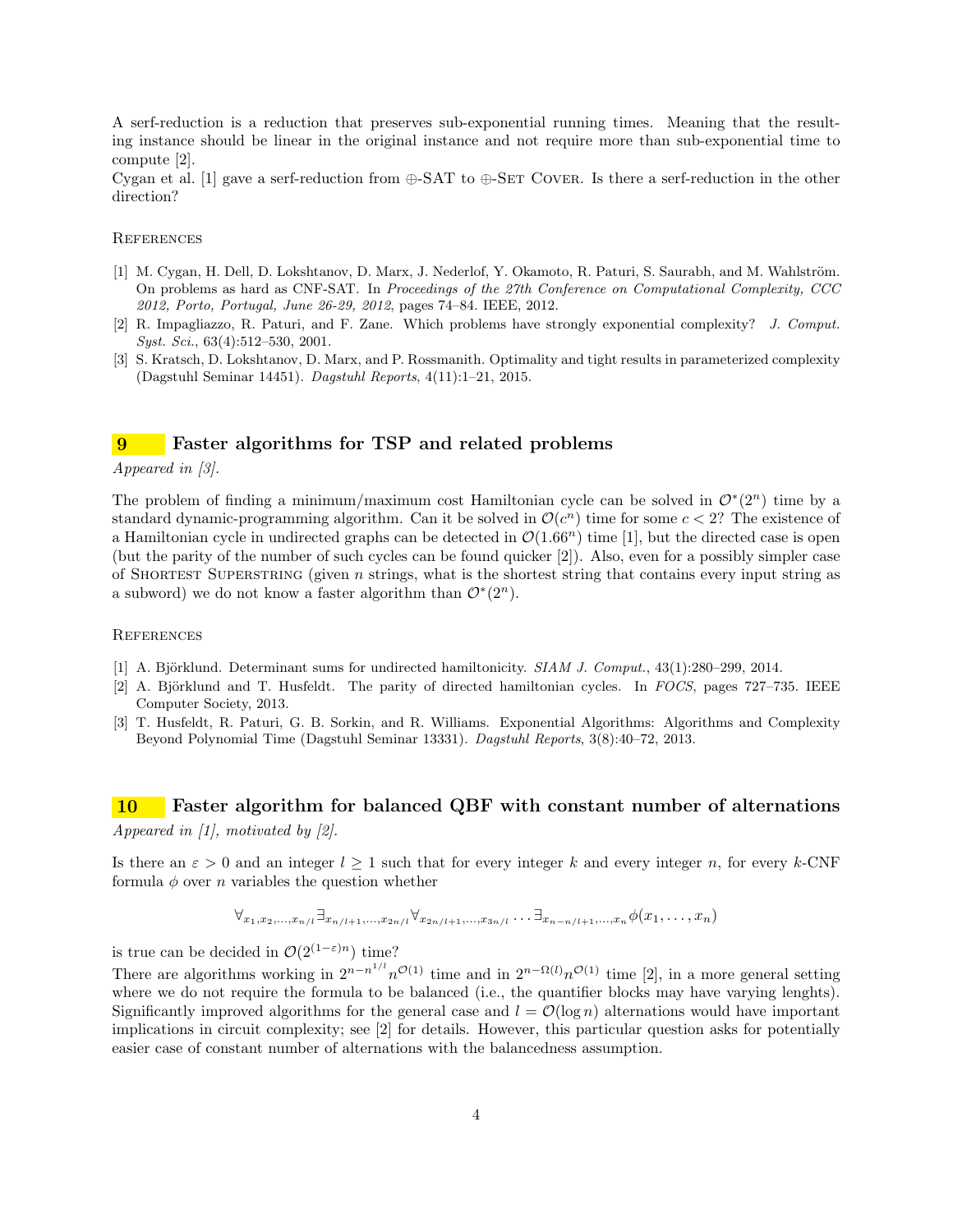- [1] S. Kratsch, D. Lokshtanov, D. Marx, and P. Rossmanith. Optimality and tight results in parameterized complexity (Dagstuhl Seminar 14451). Dagstuhl Reports, 4(11):1–21, 2015.
- [2] R. Santhanam and R. Williams. Beating exhaustive search for quantified boolean formulas and connections to circuit complexity. In Proceedings of the Twenty-Sixth Annual ACM-SIAM Symposium on Discrete Algorithms, pages 231–241, 2015.

# 11 Faster algorithm for Maximum Acyclic Subgraph

### Appeared in [1].

Given a directed graph G, the MAXIMUM ACYCLIC SUBGRAPH problem asks for an acyclic subgraph with maximum possible number of edges. A simple dynamic-programming algorithm solves this problem in  $\mathcal{O}^*(2^n)$ time for *n*-vertex graphs. Is it possible to obtain a  $\mathcal{O}(c^n)$ -time algorithm for some  $c < 2$ ? Note that for the "induced subgraph" problem, where we maximize the number of vertices in the subgraph, the problem is equivalent to DIRECTED FEEDBACK VERTEX SET, and the answer is positive [2].

### **REFERENCES**

- [1] T. Husfeldt, R. Paturi, G. B. Sorkin, and R. Williams. Exponential Algorithms: Algorithms and Complexity Beyond Polynomial Time (Dagstuhl Seminar 13331). Dagstuhl Reports, 3(8):40–72, 2013.
- [2] I. Razgon. Computing minimum directed feedback vertex set in  $O(1.9977^n)$ . In G. F. Italiano, E. Moggi, and L. Laura, editors, ICTCS, pages 70–81. World Scientific, 2007.

# 12 Algorithms for Cutwidth: exponential and on tree decompositions

The question on exponential-time algorithm appeared in  $[2]$  and in  $[1]$ . The question on treewidth algorithm appeared in [3].

The cutwidth of a graph  $G$  is the smallest integer  $k$  such that the vertices of  $G$  can be arranged in a linear layout  $v_1, v_2, \ldots, v_n$  such that for every  $1 \leq i < n$  there are at most k edges between  $\{v_1, v_2, \ldots, v_i\}$  and  $\{v_{i+1}, v_{i+2}, \ldots, v_n\}.$ 

- 1. A simple dynamic-programming algorithm finds cutwidth of an *n*-vertex graph in time  $\mathcal{O}^*(2^n)$ . Does there exist an algorithm running in time  $\mathcal{O}(c^n)$  for some  $c < 2$ ? Note that the problem can be solved in time  $2^k n^{\mathcal{O}(1)}$  for graphs with vertex cover of size at most k [1].
- 2. Is there an XP-algorithm parameterized by treewidth or by the feedback vertex set number?

- [1] M. Cygan, D. Lokshtanov, M. Pilipczuk, M. Pilipczuk, and S. Saurabh. On cutwidth parameterized by vertex cover. Algorithmica, 68(4):940–953, 2014.
- [2] T. Husfeldt, R. Paturi, G. B. Sorkin, and R. Williams. Exponential Algorithms: Algorithms and Complexity Beyond Polynomial Time (Dagstuhl Seminar 13331). Dagstuhl Reports, 3(8):40–72, 2013.
- [3] S. Kratsch, D. Lokshtanov, D. Marx, and P. Rossmanith. Optimality and tight results in parameterized complexity (Dagstuhl Seminar 14451). Dagstuhl Reports, 4(11):1–21, 2015.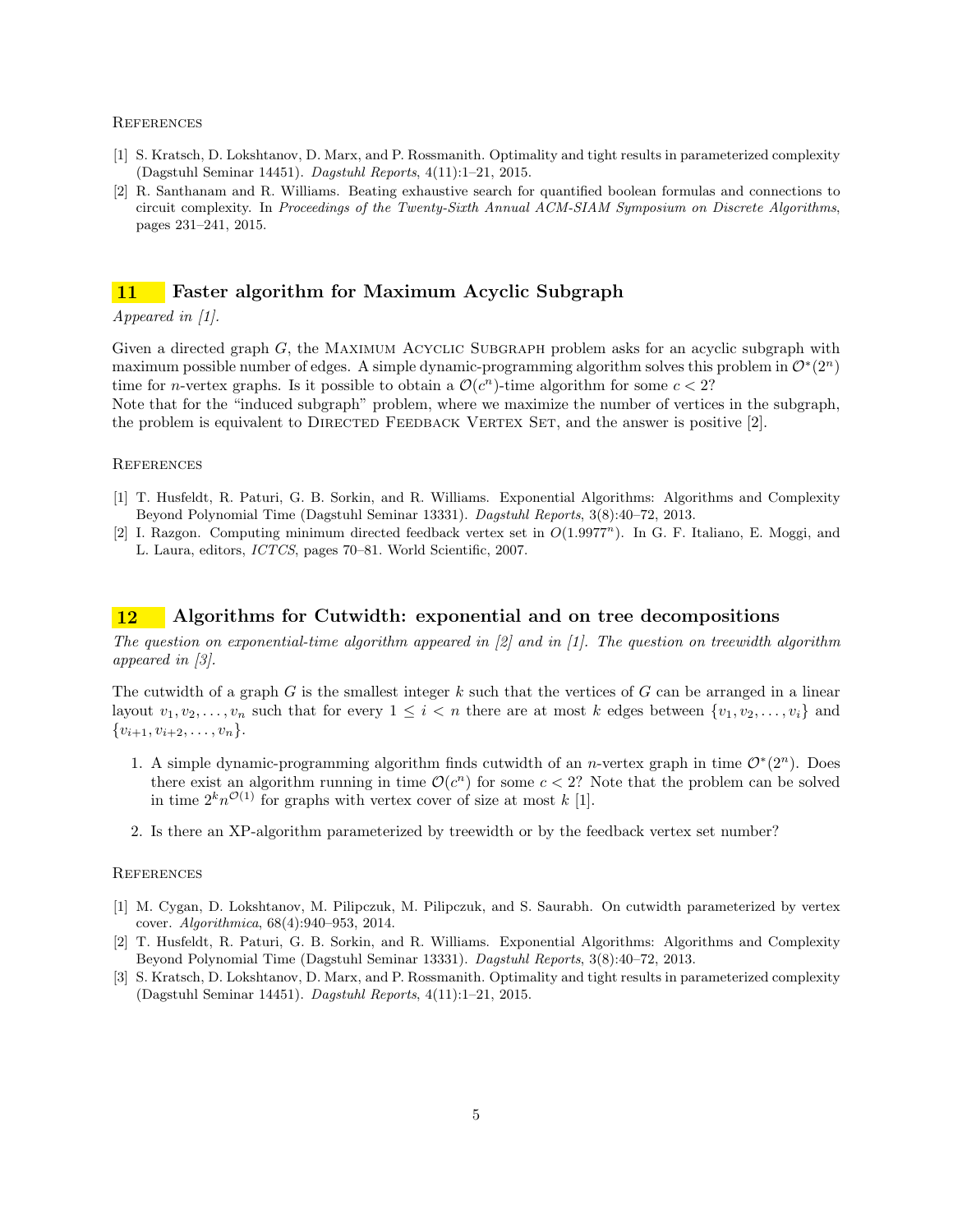# 13 Lower bounds for determining treewidth

### Appeared in [1].

Is there an interesting lower bound on time needed to compute the treewidth of an input graph? For example, a refutation of a  $2^{\mathcal{O}(k)} n^{\mathcal{O}(1)}$ -time algorithm under ETH?

### **REFERENCES**

[1] S. Kratsch, D. Lokshtanov, D. Marx, and P. Rossmanith. Optimality and tight results in parameterized complexity (Dagstuhl Seminar 14451). Dagstuhl Reports, 4(11):1–21, 2015.

# 14 Faster algorithm for computing chromatic number

Based on [2], asket also in Mohan's third talk at the boot camp and in [3, Section 5]

With the use of Fast Subset Convolution or the inclusion–exclusion principle we can compute the chromatic number of an *n*-vertex graph in time and space  $\mathcal{O}^*(2^n)$  or in time  $\mathcal{O}^*(2.246^n)$  and polynomial space [2]. Can any of the running time bounds be improved? In particular, can we compute chromatic number in  $\mathcal{O}^*(2^n)$ time and polynomial space? Or refute  $\mathcal{O}^*((2-\varepsilon)^n)$ -time algorithm under some plausible hypothesis? Note: We can decide in time  $O^*(1.3289^n)$  whether  $\chi(G) \leq 3$  holds [1], and in time  $O^*(1.7272^n)$  whether  $\chi(G) \leq 4$  holds [4].

### **REFERENCES**

- [1] R. Beigel and D. Eppstein. 3-coloring in time  $O(1.3289<sup>n</sup>)$ . J. Algorithms, 54(2):168-204, 2005.
- [2] A. Björklund, T. Husfeldt, P. Kaski, and M. Koivisto. Fourier meets Möbius: fast subset convolution. In D. S. Johnson and U. Feige, editors,  $STOC$ , pages 67–74. ACM, 2007.
- [3] M. Cygan, H. Dell, D. Lokshtanov, D. Marx, J. Nederlof, Y. Okamoto, R. Paturi, S. Saurabh, and M. Wahlström. On problems as hard as CNFSAT. CoRR, abs/1112.2275, 2011.
- [4] F. V. Fomin, S. Gaspers, and S. Saurabh. Improved exact algorithms for counting 3- and 4-colorings. In Computing and Combinatorics, 13th Annual International Conference, COCOON 2007, Banff, Canada, July 16-19, 2007, Proceedings, pages 65–74, 2007.

# 15 Chromatic index in  $c^n$  time

Folklore.

The chromatic index of a graph is the minimum number of colors in which we can color the edges of the graph such that no two edges with a common endpoint have the same color. The classic theorem of Vizing asserts that the chromatic index of a graph is either  $\Delta$  or  $\Delta + 1$ , where  $\Delta$  is the maximum degree. However, detecting which is the case is NP-hard. Morever, it is open whether it can be done in  $\mathcal{O}(c^n)$  time on *n*-vertex graphs, for some constant c.

# 16 Subexponential algorithms for planar problems

### Appeared in [1].

Despite the robustness of the bidimensionality framework, for a few planar problems we still do not know whether they admit a subexponential algorithm. This includes:

• LONGEST PATH in directed planar graphs;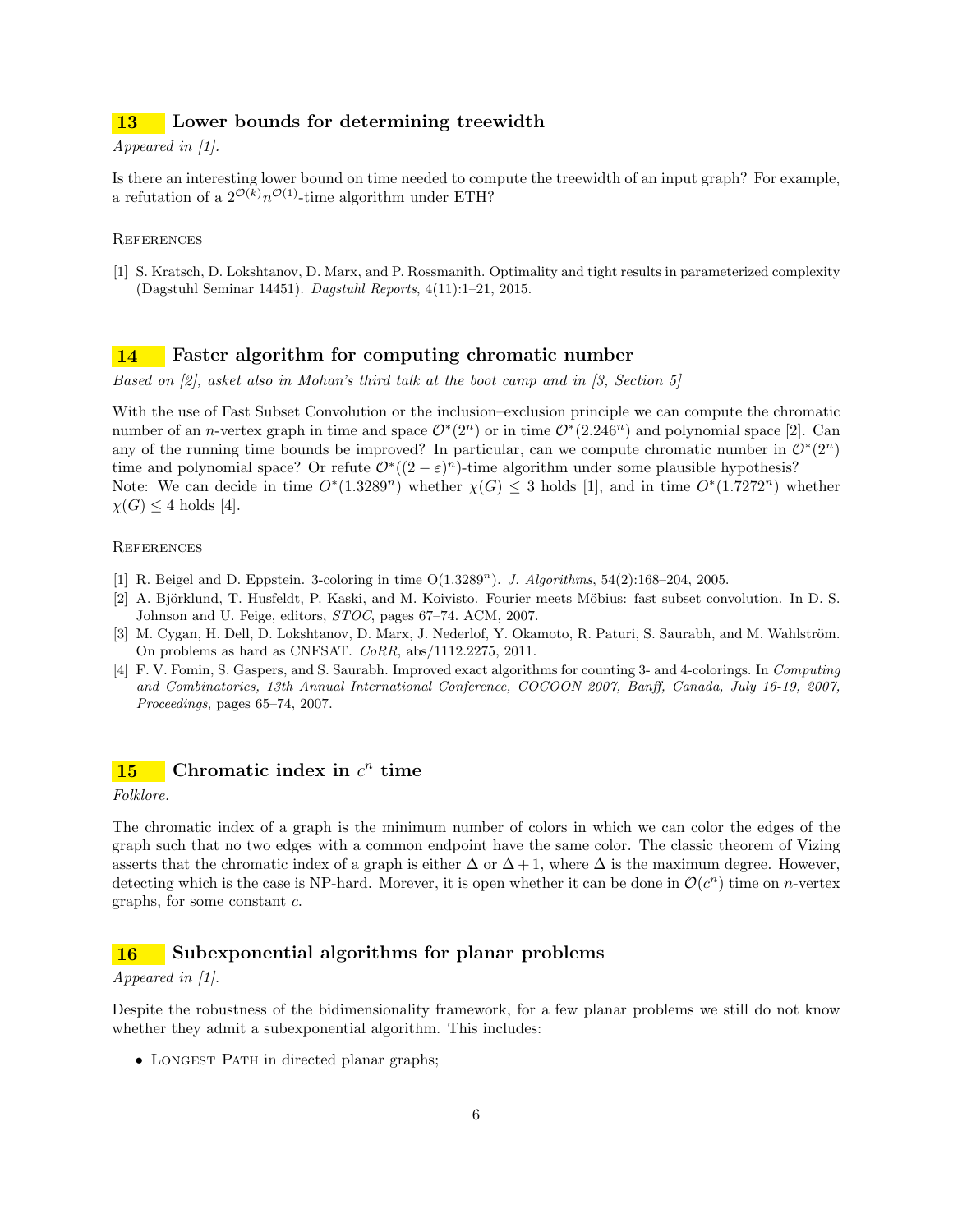- WEIGHTED  $k$ -PATH in undirected graphs (maximum weight path on k vertices);
- EXACT  $k$ -CYCLE (does there exist a cycle on exactly  $k$  vertices);
- STEINER TREE, parameterized by the number of terminals;
- SUBGRAPH ISOMORPHISM, parameterized by the size of the pattern graph.

[1] G. Borradaile, P. Klein, D. Marx, and C. Mathieu. Algorithms for Optimization Problems in Planar Graphs (Dagstuhl Seminar 13421). Dagstuhl Reports, 3(10):36–57, 2014.

# 17 Faster FPT algorithm for Feedback Vertex Set

### *Based on [2] and [4].*

The fastest known FPT algorithms for FEEDBACK VERTEX SET run in  $\mathcal{O}^*(3^k)$  randomized time [2] and  $\mathcal{O}^*(3.62^k)$  deterministic time [4]. Can they be improved? In particular, we expect that it should be possible to obtain an  $\mathcal{O}^*(3^k)$ -time deterministic algorithm for the problem. Note that a similar result has been obtained for CONNECTED VERTEX COVER [1].

We remark here that the authors of [4] in their technical report [3] observed that it is relatively easy (but very tedious) to improve slightly the base of the exponent, at the cost of very extensive case analysis. This is not an improvement we are looking for.

### **REFERENCES**

- [1] M. Cygan. Deterministic parameterized connected vertex cover. In F. V. Fomin and P. Kaski, editors, SWAT, volume 7357 of Lecture Notes in Computer Science, pages 95–106. Springer, 2012.
- [2] M. Cygan, J. Nederlof, M. Pilipczuk, M. Pilipczuk, J. M. M. van Rooij, and J. O. Wojtaszczyk. Solving connectivity problems parameterized by treewidth in single exponential time. In R. Ostrovsky, editor, IEEE 52nd Annual Symposium on Foundations of Computer Science, FOCS 2011, Palm Springs, CA, USA, October 22-25, 2011, pages 150–159. IEEE Computer Society, 2011.
- [3] T. Kociumaka and M. Pilipczuk. Faster deterministic feedback vertex set. CoRR, abs/1306.3566, 2013.
- [4] T. Kociumaka and M. Pilipczuk. Faster deterministic feedback vertex set. Inf. Process. Lett., 114(10):556–560, 2014.

# 18 Faster algorithms for Odd Cycle Transversal and related problems Appeared in [1].

The currently fastest FPT algorithm for ODD CYCLE TRANSVERSAL and VERTEX COVER ABOVE LP runs in  $\mathcal{O}^*(2.318^k)$  time [3]. The base of the exponent comes from branching vectors with complicated case analysis, so we do not expect it to be optimal. Can it be significantly improved? For example, to  $\mathcal{O}^*(2^k)$ ? A related question is to improve the  $\mathcal{O}^*(2^k)$  algorithm for EDGE BIPARTIZATION [2] has been very recently resolved in [4].

### **REFERENCES**

[1] M. Cygan, L. Kowalik, and M. Pilipczuk. Open problems from update meeting on graph separation problems, 2013. http://worker2013.mimuw.edu.pl/slides/update-opl.pdf.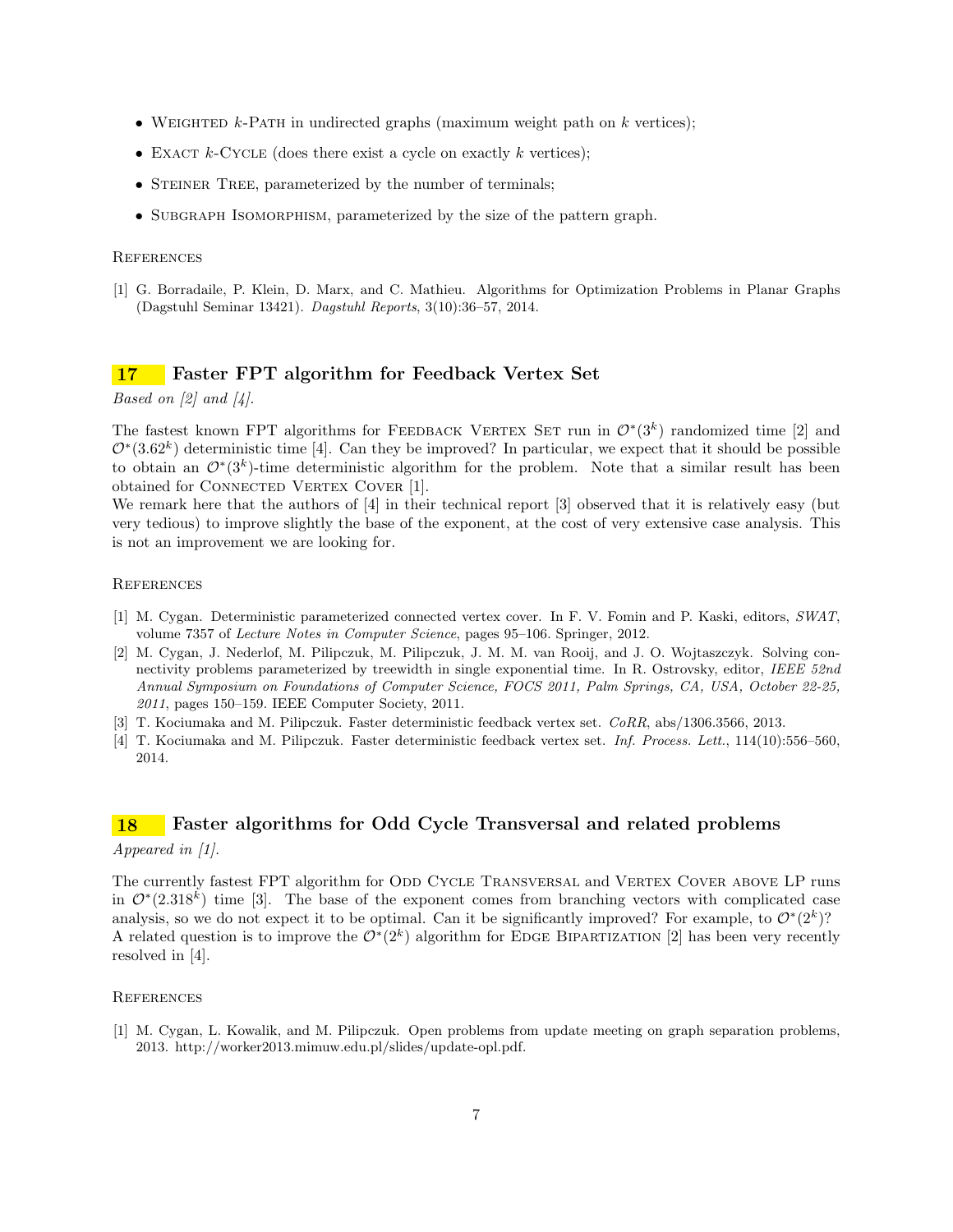- [2] J. Guo, J. Gramm, F. Hüffner, R. Niedermeier, and S. Wernicke. Compression-based fixed-parameter algorithms for feedback vertex set and edge bipartization. J. Comput. Syst. Sci., 72(8):1386–1396, 2006.
- [3] D. Lokshtanov, N. S. Narayanaswamy, V. Raman, M. S. Ramanujan, and S. Saurabh. Faster parameterized algorithms using linear programming. ACM Transactions on Algorithms, 11(2):15:1–15:31, 2014.
- [4] M. Pilipczuk, M. Pilipczuk, and M. Wrochna. Edge bipartization faster than  $2^k$ . CoRR, abs/1507.02168, 2015.

# 19 A single-exponential algorithm for Directed FVS

### Appeared in [2].

Since 2008 we know that DIRECTED FEEDBACK VERTEX SET is fixed-parameter tractable, but the only known algorithm runs in  $\mathcal{O}^*(k!4^k)$  time [1]. The k! factor comes out from considering all orderings of the modulator set in the iterative compression step; the rest of the algorithm runs in  $\mathcal{O}^*(2^{\mathcal{O}(k)})$  time. Can this step be avoided, so that DFVS would be solved in  $\mathcal{O}^*(2^{\mathcal{O}(k)})$  time? Or maybe it is impossible, assuming ETH?

#### **REFERENCES**

- [1] J. Chen, Y. Liu, S. Lu, B. O'Sullivan, and I. Razgon. A fixed-parameter algorithm for the directed feedback vertex set problem. J. ACM, 55(5), 2008.
- [2] M. Cygan, L. Kowalik, and M. Pilipczuk. Open problems from update meeting on graph separation problems, 2013. http://worker2013.mimuw.edu.pl/slides/update-opl.pdf.

# 20 Framework for refuting Turing kernels

Long-standing, appeared, e.g., in  $[2, 1]$ .

One of the most important open problems in kernelization is to provide a framework for refuting Turing kernels. Currently, we know that there is a large group of problems equivalently (un)likely to have Turing kernels [3]. An interesting example of a Turing kernel appears in [4].

### **REFERENCES**

- [1] M. Cygan, L. Kowalik, and M. Pilipczuk. Open problems from workshop on kernels, 2013. http://worker2013.mimuw.edu.pl/slides/worker-opl.pdf.
- [2] M. R. Fellows, J. Guo, D. Marx, and S. Saurabh. Data Reduction and Problem Kernels (Dagstuhl Seminar 12241). Dagstuhl Reports, 2(6):26–50, 2012.
- [3] D. Hermelin, S. Kratsch, K. Soltys, M. Wahlström, and X. Wu. A completeness theory for polynomial (turing) kernelization. Algorithmica, 71(3):702–730, 2015.
- [4] B. M. P. Jansen. Turing kernelization for finding long paths and cycles in restricted graph classes. In A. S. Schulz and D. Wagner, editors, Algorithms - ESA 2014 - 22th Annual European Symposium, Wroclaw, Poland, September 8-10, 2014. Proceedings, volume 8737 of Lecture Notes in Computer Science, pages 579–591. Springer, 2014.

## 21 Tight bounds for kernels for Vertex Cover

Long-standing; appeared, e.g., in [3].

It seems reasonable to believe that the 2k-vertex kernel for VERTEX COVER [6] is optimal, as a  $(2 - \varepsilon)$ approximation algorithm for VERTEX COVER would violate the Unique Games Conjecture [5], and it is hard to imagine a  $(2 - \varepsilon)k$ -vertex kernel that would not yield a  $(2 - \varepsilon')$ -approximation algorithm for VERTEX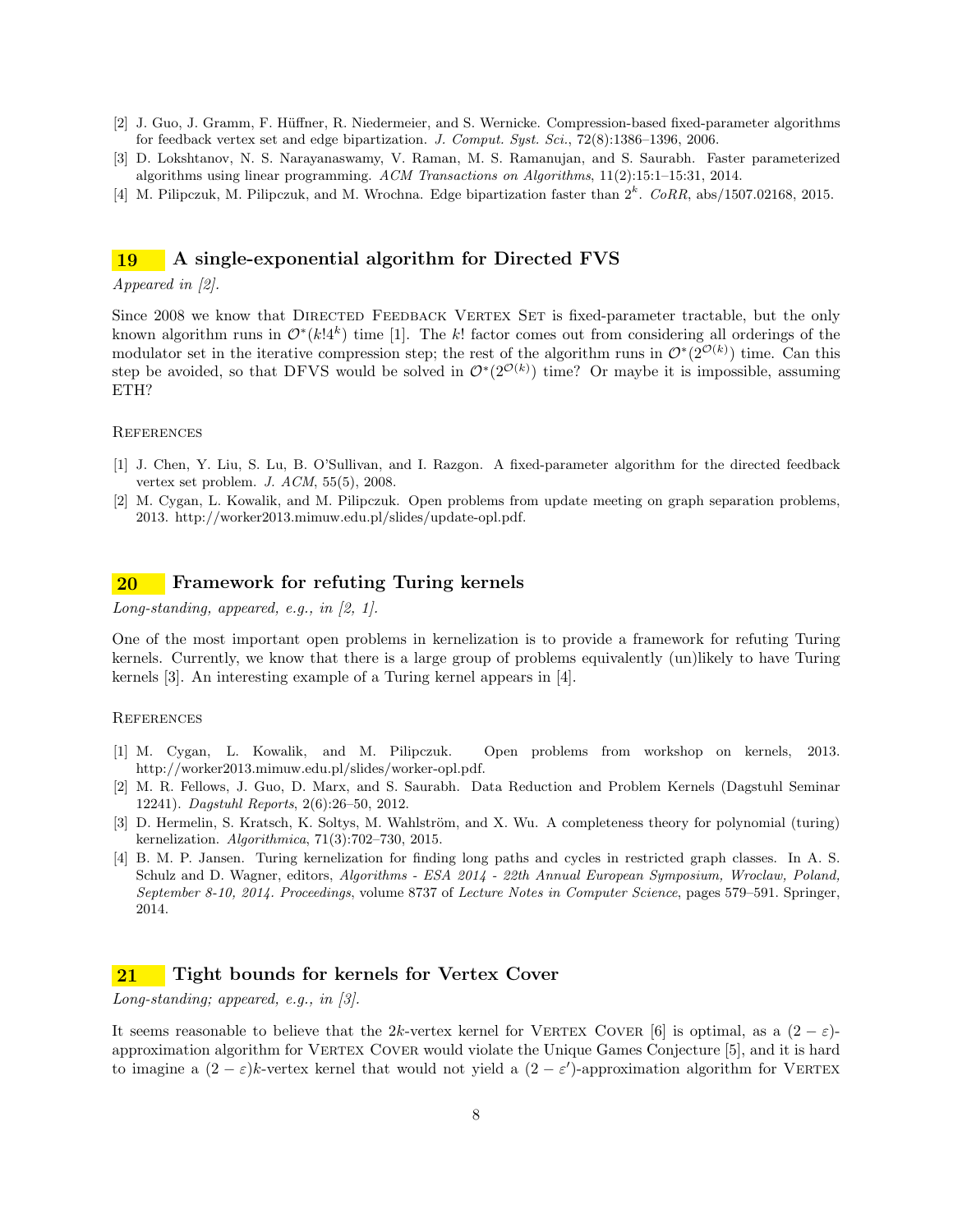Cover. However, the aforementioned argumentation is informal, and there exists an example of a problem with a polynomial kernel, but without matching approximation algorithm [4]. Can we prove a matching lower bound for the 2k-vertex kernel, assuming some widely-believed complexity assumption?

A similar question can be considered in the case of planar graphs. Here, no approximation arguments restrict us, as Vertex Cover admits a PTAS in planar graphs (via the classical Baker's approach [1]). Note that the 4k-vertex kernel for INDEPENDENT SET in planar graphs yields an  $(\frac{4}{3} - \varepsilon)k$ -vertex lower bound for a VERTEX COVER kernel in planar graphs  $[2]$ . However, still the best known upper bound is the  $2k$ -vertex kernel inherited from general graphs.

### **REFERENCES**

- [1] B. S. Baker. Approximation algorithms for NP-complete problems on planar graphs. J. ACM, 41(1):153–180, 1994.
- [2] J. Chen, H. Fernau, I. A. Kanj, and G. Xia. Parametric duality and kernelization: Lower bounds and upper bounds on kernel size. SIAM J. Comput., 37(4):1077–1106, 2007.
- [3] M. Cygan, L. Kowalik, and M. Pilipczuk. Open problems from workshop on kernels, 2013. http://worker2013.mimuw.edu.pl/slides/worker-opl.pdf.
- [4] A. C. Giannopoulou, D. Lokshtanov, S. Saurabh, and O. Suchý. Tree deletion set has a polynomial kernel (but no  $OPT^{O(1)}$  approximation). In V. Raman and S. P. Suresh, editors, 34th International Conference on Foundation of Software Technology and Theoretical Computer Science, FSTTCS 2014, December 15-17, 2014, New Delhi, India, volume 29 of LIPIcs, pages 85–96. Schloss Dagstuhl - Leibniz-Zentrum fuer Informatik, 2014.
- [5] S. Khot and O. Regev. Vertex cover might be hard to approximate to within 2-ε. J. Comput. Syst. Sci., 74(3):335–349, 2008.
- [6] G. L. Nemhauser and L. E. Trotter. Vertex packings: Structural properties and algorithms. Math. Program., 8:232–248, 1975.

# $22$  A linear element-kernel for d-Hitting Set

Appeared in [2].

The VERTEX COVER problem admits a 2k-vertex kernel [4], but is unlikely to admit a  $\mathcal{O}(k^{2-\varepsilon})$ -edge kernel [3]. More generally, we know that the d-HITTING SET admits a kernel with  $\mathcal{O}(k^d)$  sets and  $\mathcal{O}(k^{d-1})$  elements [1], and a matching lower bound for the number of sets is known [3]. However, it remains open whether we can further reduce the number of elements in the kernel. In particular, does d-HITTING SET admit a kernel with  $f(d)k$  vertices?

### **REFERENCES**

- [1] F. N. Abu-Khzam. A kernelization algorithm for d-hitting set. J. Comput. Syst. Sci., 76(7):524–531, 2010.
- [2] M. Cygan, L. Kowalik, and M. Pilipczuk. Open problems from workshop on kernels, 2013. http://worker2013.mimuw.edu.pl/slides/worker-opl.pdf.
- [3] H. Dell and D. van Melkebeek. Satisfiability allows no nontrivial sparsification unless the polynomial-time hierarchy collapses. J. ACM, 61(4):23:1–23:27, 2014.
- [4] G. L. Nemhauser and L. E. Trotter. Vertex packings: Structural properties and algorithms. Math. Program., 8:232–248, 1975.

### 23 Polynomial kernel for Directed FVS

Long-standing; appeared, e.g., in  $(3, 2)$ .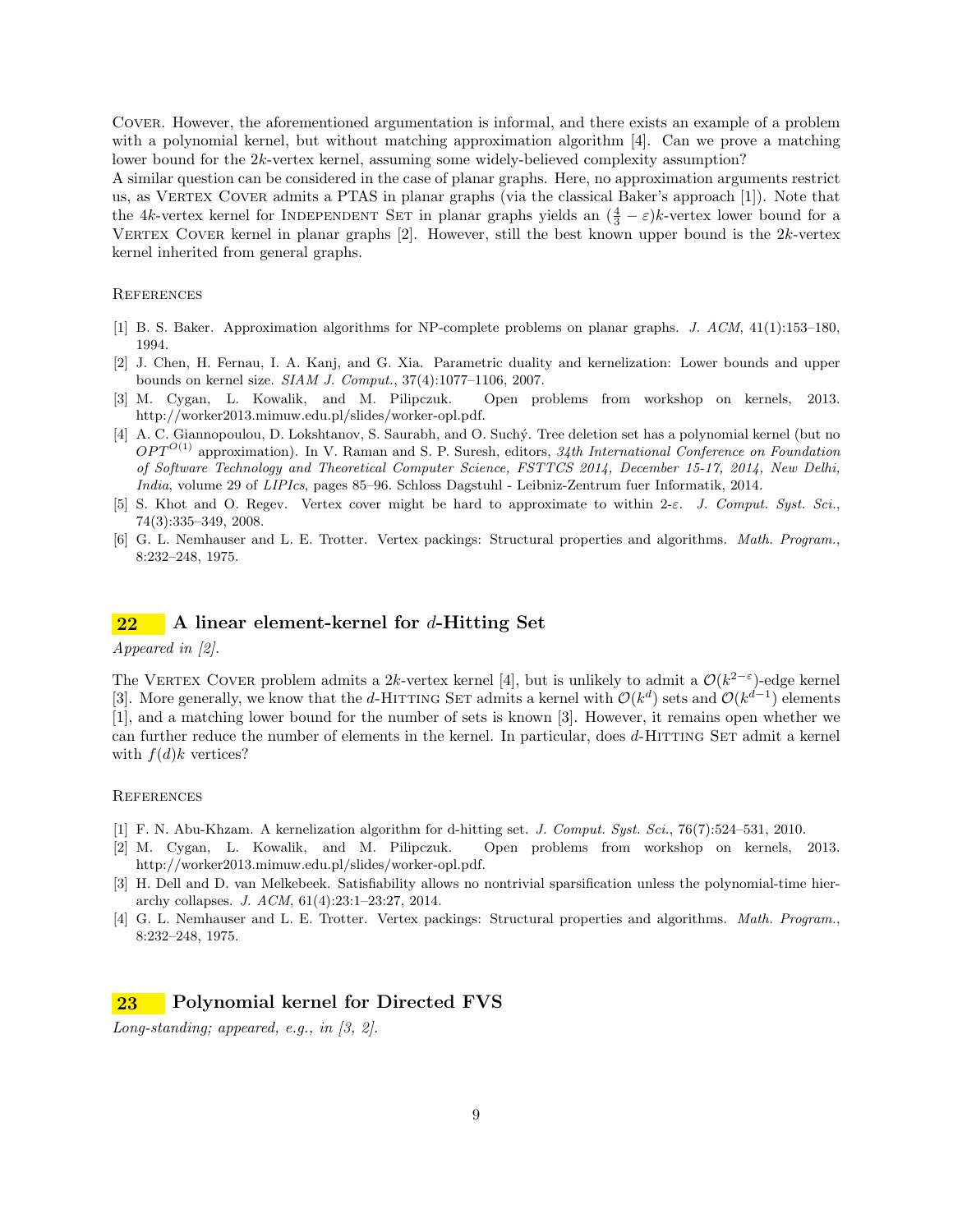One of the longstanding open problems is the question of an existence of a polynomial kernel for DIRECTED FEEDBACK VERTEX SET, parameterized by the size of the deletion set. The FPT algorithm is known since 2008 [1].

#### **REFERENCES**

- [1] J. Chen, Y. Liu, S. Lu, B. O'Sullivan, and I. Razgon. A fixed-parameter algorithm for the directed feedback vertex set problem. J. ACM, 55(5), 2008.
- [2] M. Cygan, L. Kowalik, and M. Pilipczuk. Open problems from workshop on kernels, 2013. http://worker2013.mimuw.edu.pl/slides/worker-opl.pdf.
- [3] M. R. Fellows, J. Guo, D. Marx, and S. Saurabh. Data Reduction and Problem Kernels (Dagstuhl Seminar 12241). Dagstuhl Reports, 2(6):26–50, 2012.

# 24 Polynomial kernel for Multiway Cut

Long-standing; appeared, e.g., in  $[1]$ .

The recent applications of matroid techniques to kernelization resulted in a  $\mathcal{O}(k^{t+1})$ -vertex kernel for MUL-TIWAY CUT with t terminals and k being the bound on the size of the cutset  $[2]$ . Can the dependency on t be removed from the exponent? The problem remains open even in the (easier) edge-deletion variant of MULTIWAY CUT.

The question has been resolved positively in the planar case [3], but with extremely big exponent.

### **REFERENCES**

- [1] M. Cygan, L. Kowalik, and M. Pilipczuk. Open problems from workshop on kernels, 2013. http://worker2013.mimuw.edu.pl/slides/worker-opl.pdf.
- [2] S. Kratsch and M. Wahlström. Representative sets and irrelevant vertices: New tools for kernelization. In T. Roughgarden, editor, FOCS, pages 450–459. IEEE Computer Society, 2012.
- [3] M. Pilipczuk, M. Pilipczuk, P. Sankowski, and E. J. van Leeuwen. Network sparsification for steiner problems on planar and bounded-genus graphs. In 55th IEEE Annual Symposium on Foundations of Computer Science, FOCS 2014, Philadelphia, PA, USA, October 18-21, 2014, pages 276–285. IEEE Computer Society, 2014.

# 25 Polynomial kernel for Multicut in DAGs

From  $\beta$ , 2, appeared also in  $\beta$ .

In [2] the authors refute the existence of polynomial kernels for most graph separation problems in directed graphs, as DIRECTED MULTIWAY CUT with 2 terminals is OR-compositional. The remaining case is the Multicut problem in directed acyclic graphs (shown to be FPT in [3]). Does it admit a polynomial kernel, when parameterized by the size of the cutset and the number of terminal pairs? Or when parameterized by the size of the cutset, with constant number of terminal pairs?

- [1] M. Cygan, L. Kowalik, and M. Pilipczuk. Open problems from workshop on kernels, 2013. http://worker2013.mimuw.edu.pl/slides/worker-opl.pdf.
- [2] M. Cygan, S. Kratsch, M. Pilipczuk, M. Pilipczuk, and M. Wahlström. Clique cover and graph separation: New incompressibility results.  $TOCT$ ,  $6(2):6$ , 2014.
- [3] S. Kratsch, M. Pilipczuk, M. Pilipczuk, and M. Wahlström. Fixed-parameter tractability of multicut in directed acyclic graphs. SIAM J. Discrete Math., 29(1):122–144, 2015.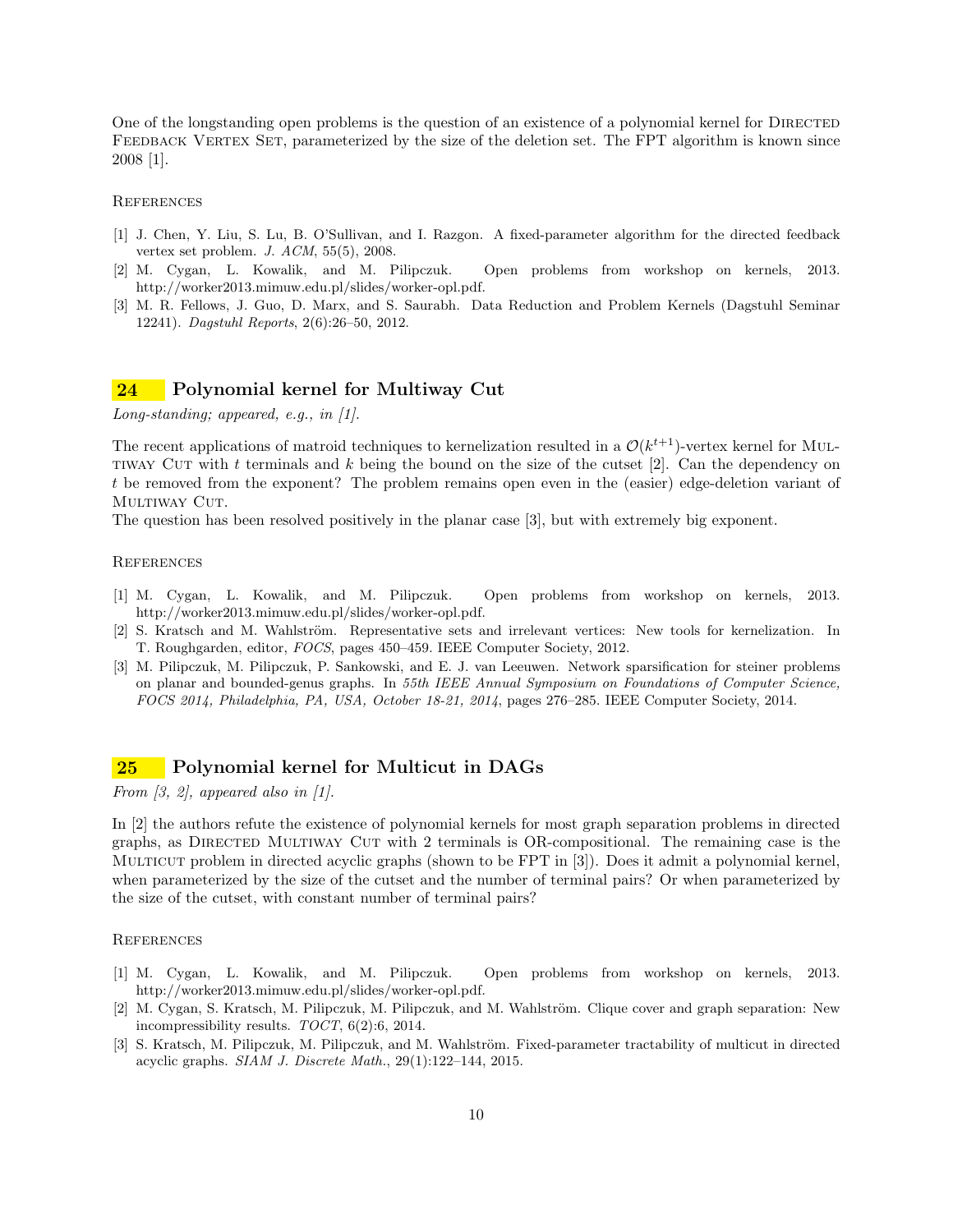# Open Problems from Fine-Grained Complexity Boot Camp

# 26 Implications of ETH

asked in Mohan's third talk at the boot camp

Recall that  $s_d$  for  $d \in \mathbb{N}$ , as defined in [2], denotes the infimum over all  $\delta$  such that the satisfiability problem for d-CNF formulas can be solved in time  $2^{\delta n}$ . We set  $s_{\infty} = \lim_{d \to \infty} s_d$ .

- Assuming ETH or another suitable assumption, can we show a specific lower bound on  $s_3$ , the exponent for 3-SAT? This is also asked in [1, Section 5] under the assumption of SETH.
- Assuming ETH or another suitable assumption, can we show that  $s_{\infty} = 1$ ? (That is, SETH.)

#### **REFERENCES**

- [1] M. Cygan, H. Dell, D. Lokshtanov, D. Marx, J. Nederlof, Y. Okamoto, R. Paturi, S. Saurabh, and M. Wahlström. On problems as hard as CNF-SAT. In Proceedings of the 27th Conference on Computational Complexity, CCC 2012, Porto, Portugal, June 26-29, 2012, pages 74–84. IEEE, 2012.
- [2] R. Impagliazzo and R. Paturi. On the complexity of k-SAT. J. Comput. Syst. Sci., 62(2):367–375, 2001.

# 27 Probabilistic algorithms with one-sided error

asked in Mohan's third talk at the boot camp

An OPP algorithm is a one-sided error probabilistic polynomial-time algorithm, as defined in [1].

- Are there better non-OPP algorithms for k-SAT or Circuit SAT?
- Does there exist an OPP algorithm with success probability  $c^{-n}$  for Hamiltonian path?

#### **REFERENCES**

[1] R. Paturi and P. Pudlák. On the complexity of circuit satisfiability. In Proceedings of the  $42nd$  ACM Symposium on Theory of Computing, STOC 2010, Cambridge, Massachusetts, USA, 5-8 June 2010, pages 241–250, 2010.

# 28 Circuit minimization problem

asked in Ryan's first talk at the boot camp, see also [1]

The circuit minimization problem MCSP is defined as follows: On input  $f: \{0,1\}^n \to \{0,1\}$  and  $s \in \mathbb{N}$ (given in binary), decide whether the minimum size of a circuit computing  $f$  is at most  $s$ . Can we find interesting problems that are solvable in polynomial time with an oracle for MCSP? For instance, can we produce a minimum-size circuit in polynomial time when given f and an oracle for MCSP? Kabanets and Cai [1] prove some consequences that would ensue if MCSP were in P.

### **REFERENCES**

[1] V. Kabanets and J. Cai. Circuit minimization problem. In Proceedings of the Thirty-Second Annual ACM Symposium on Theory of Computing, May 21-23, 2000, Portland, OR, USA, pages 73–79, 2000.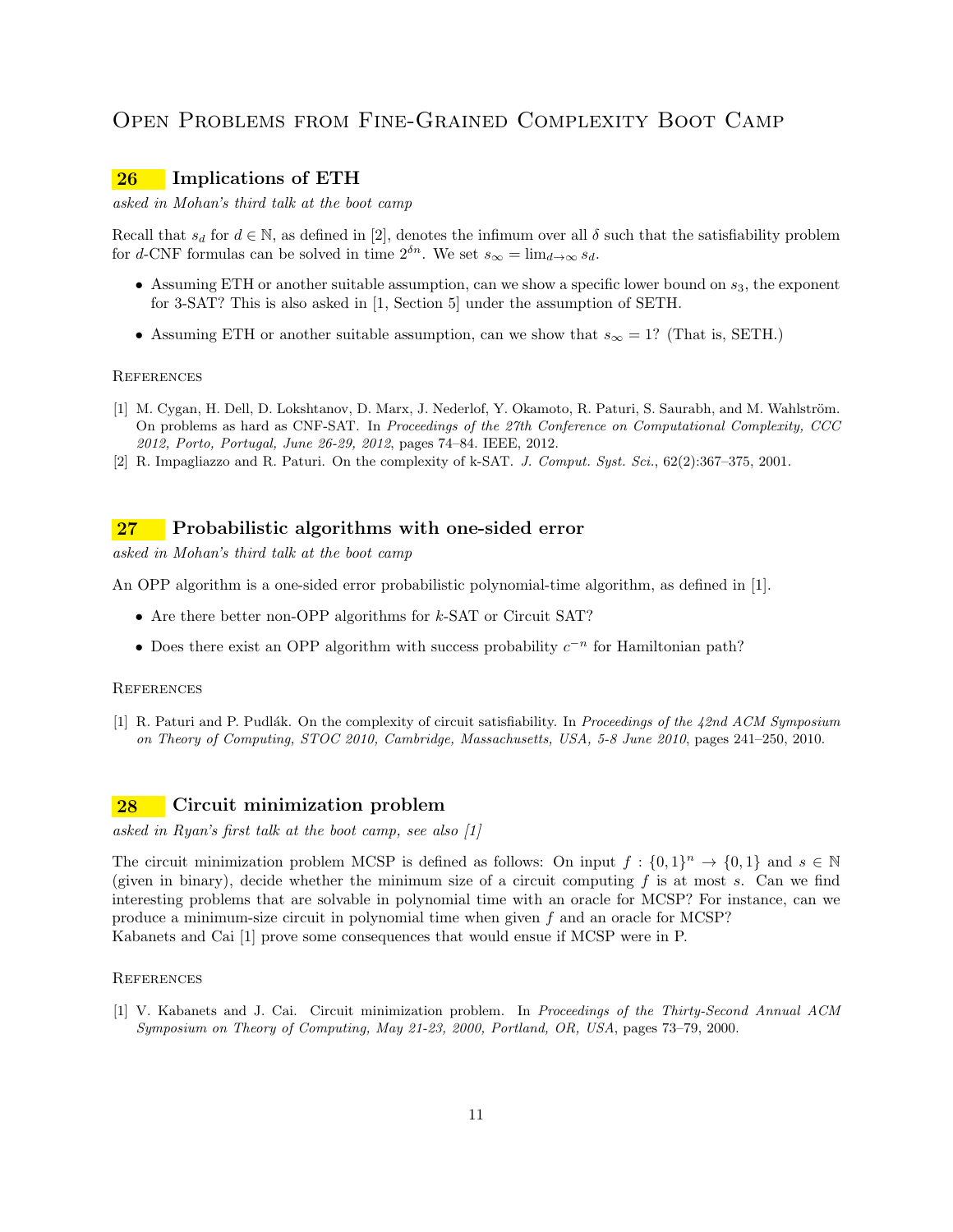# 29 Counting vs. decision for circuit lower bounds

asked in Ryan's fourth talk at the boot camp

Counting the number of solutions is harder than deciding their existence, as witnessed by results such as Toda's theorem. From a circuit complexity viewpoint, if we were able to count satisfying assignments of circuits faster, would this also imply stronger lower bounds?

### 30 Batch evaluation of formulas

asked in Ryan's fourth talk at the boot camp

It was shown in [1] that the truth tables of ACC circuits can be produced faster than by brute force. More precisely, an ACC circuit of size s with n inputs can be evaluated on all assignments  $x \in \{0,1\}^n$  in time

$$
2^n \text{poly}(n) + 2^{\text{poly}(\log s)}.
$$

Can Boolean formulas of size  $s$  on  $n$  variables be evaluated on all assignments in time

$$
2^n \text{poly}(n) + \text{poly}(s)?
$$

**REFERENCES** 

[1] R. Williams. Nonuniform ACC circuit lower bounds. J. ACM, 61(1):2:1–2:32, 2014.

# 31 Graph diameter

asked in Virginia's second talk at the boot camp

The diameter of a graph  $G$  is the longest distance between any two vertices of  $G$ .

- Prove any hardness result for the diameter in dense graphs. Are there other equivalent graph problems?
- Can we relate the sparse and dense cases of graph diameter to each other? That is, does an  $n^{1.9}$  time algorithm for the sparse case imply an  $n^{2.9}$  algorithm for the dense case?

### 32 Lower bounds for polynomial-time approximations

asked in Virginia's second talk at the boot camp

Most of the known fine-grained reductions between polynomial-time solvable problems do not preserve approximability.

- Can we prove approximation hardness for the graph diameter on dense graphs?
- Are the known running times for  $3/2$ -approximations of the diameter/radius optimal?
- Can we show hardness of approximation for the longest common subsequence or the edit distance in subquadratic time? In practice, linear-time approximations and heuristics are used. Furthermore, a near-linear-time poly-logarithmic approximation algorithm is known [1].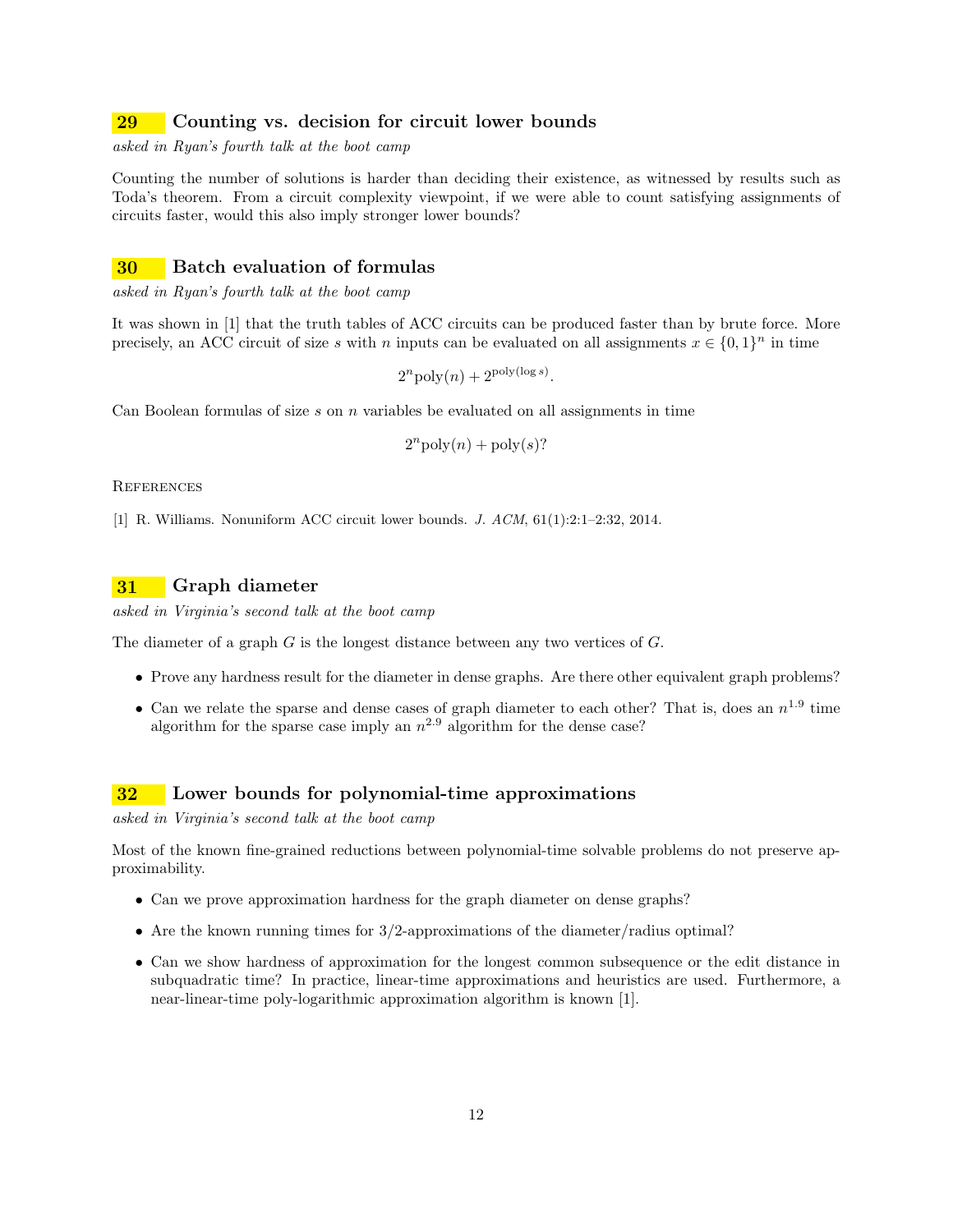[1] A. Andoni, R. Krauthgamer, and K. Onak. Polylogarithmic approximation for edit distance and the asymmetric query complexity. In 51th Annual IEEE Symposium on Foundations of Computer Science, FOCS 2010, October 23-26, 2010, Las Vegas, Nevada, USA, pages 377–386, 2010.

# 33 Implications of a "polynomial-time Rice's theorem" conjecture.

asked by Russell at the boot camp, who offers up to \$200 for a solution

Let P be a property of Boolean functions defined on  $\{0,1\}^n$  (for each n). We say that P is "white-box" solvable if there is a polynomial-time algorithm which when given a circuit  $C$ , decides if the function computed by C has the property  $\mathcal P$  or not. The property is "black-box" solvable if there is a polynomial-time algorithm which, given an oracle for a Boolean function f and a parameter  $s \in \mathbb{N}$  such that f has a circuit of size at most s, decides whether f has the property  $P$  or not. The general form of the polynomial-time Rice's theorem conjecture is that any white-box solvable property is also black-box solvable. This problem appears in [1].

The conjecture implies that  $P \neq NP$  and is possibly out of range of current techniques. However, the truth or falsity of the conjecture might have implications. Show that if the conjecture is false, then circuit lower bounds follow.

### **REFERENCES**

[1] B. Barak, O. Goldreich, R. Impagliazzo, S. Rudich, A. Sahai, S. P. Vadhan, and K. Yang. On the (im)possibility of obfuscating programs. J. ACM, 59(2):6, 2012.

# **34** The exact and FPT complexities of succinct problems.

### asked by Russell at the boot camp

It follows from the NEXP-completeness of Succinct-3-SAT that many NP-complete graph problems are NEXP-complete on succinctly described graphs [1]. For instance, the graph could be of the form  $H \otimes G_n$ where H is an explicitly given graph and  $G_n$  could be an  $n \times n$  grid specified by just the parameter n in binary; in such cases, the description of the graph is exponentially smaller than the size of the graph). Can we say something interesting about the exact or FPT complexity of such graph problems?

#### **REFERENCES**

[1] C. H. Papadimitriou and M. Yannakakis. A note on succinct representations of graphs. Information and Control, 71(3):181–185, 1986.

# 35 PIT-hard problems.

asked by Russell at the boot camp

The low-PIT problem is defined to be the polynomial identity testing problem restricted to circuits (over the rationals) which involve constants  $-1, 0, 1$  and compute only low-degree polynomial functions of the leaf gates (this ensures that both the degree of the polynomial computed as well as the constants appearing during the computation remain relatively small).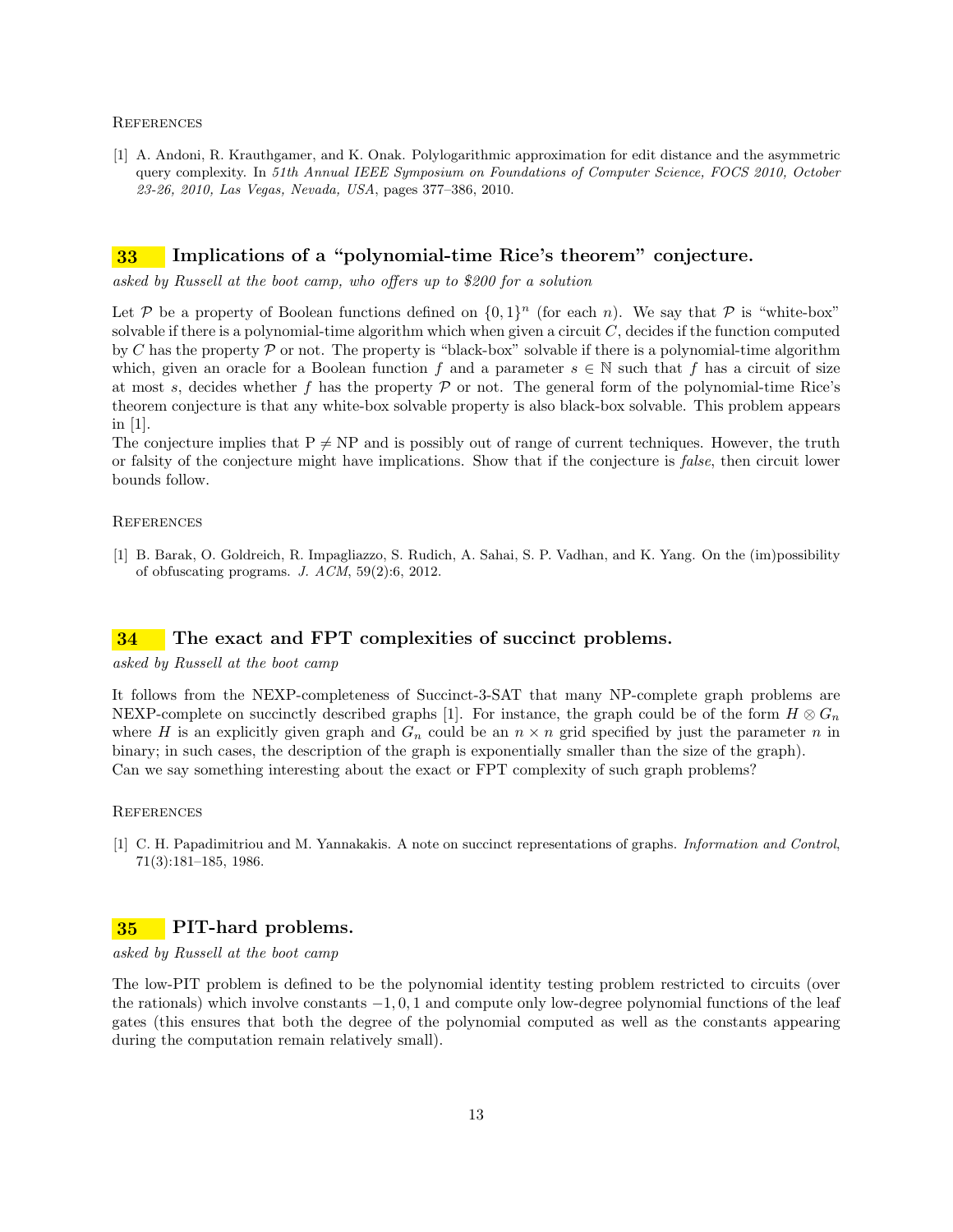What other interesting PIT-equivalent problems are there? A recent example due to Kopparty, Saraf and Shpilka [2] shows that the problem of factorizing polynomials given by circuits can be solved with access to an oracle for low-PIT (and is also PIT-hard).

Russell suggested the problem of approximating the volume of a convex region given by a membership oracle [1] which is given by a circuit. This problem also seems to have a meta-algorithmic component since it takes a circuit as input, and hence may be a good candidate.

### **REFERENCES**

- [1] M. E. Dyer, A. M. Frieze, and R. Kannan. A random polynomial time algorithm for approximating the volume of convex bodies. J. ACM, 38(1):1–17, 1991.
- [2] S. Kopparty, S. Saraf, and A. Shpilka. Equivalence of polynomial identity testing and polynomial factorization. Computational Complexity, 24(2):295–331, 2015.

### 36 Tight lower bounds for subgraph isomorphism

asked in Daniel's third talk at the boot camp, see slide 19

The subgraph isomorphism problem asks, given a pattern graph  $H$  and a host graph  $G$ , to decide whether G contains a subgraph that is isomorphic to H. Write  $n = |V(G)|$  and  $k = |V(H)|$ . Then the problem can clearly be solved in time  $f(k)n^{k+\mathcal{O}(1)}$ . Furthermore, a lower bound of  $f(k)n^{\Omega(k)}$  is known for the k-clique problem [1], a special case of subgraph isomorphism.

However, when parameterizing by  $\ell = |E(H)|$ , no such tight lower bounds are known: The above result implies a lower bound of  $f(\ell)n^{\Omega(\sqrt{\ell})}$  under ETH, which is far from tight, and the best known lower bound is  $f(\ell)n^{\Omega(\ell/\log \ell)}$  [2]. Does the subgraph isomorphism problem admit a tight lower bound of  $f(\ell)n^{\Omega(\ell)}$ ?

### **REFERENCES**

- [1] J. Chen, X. Huang, I. A. Kanj, and G. Xia. Strong computational lower bounds via parameterized complexity. J. Comput. Syst. Sci., 72(8):1346–1367, 2006.
- [2] D. Marx. Can you beat treewidth? Theory of Computing, 6(1):85–112, 2010.

## 37 Set cover under SETH

asked in Daniel's fourth talk at the boot camp

In the set cover problem, we are given m sets over a universe with n elements, and a number  $t \in \mathbb{N}$ . The task is to determine whether we can choose t of these sets to cover the entire universe.

For several problems, we have no tight lower bounds under SETH, but rather under the assumption that the set cover problem cannot be solved in time  $2^{\epsilon n}m^{\mathcal{O}(1)}$  for  $\epsilon < 1$ . These include the Steiner tree problem, the set partitioning problem, subset sum, and connected vertex cover, see also Figure 1 in [1] (published version: [2]).

Can we rule out a  $2^{\epsilon n}m^{\mathcal{O}(1)}$  time algorithm for the set cover problem under SETH? This would imply tight lower bounds for the problems mentioned above.

### **REFERENCES**

[1] M. Cygan, H. Dell, D. Lokshtanov, D. Marx, J. Nederlof, Y. Okamoto, R. Paturi, S. Saurabh, and M. Wahlström. On problems as hard as CNFSAT. CoRR, abs/1112.2275, 2011.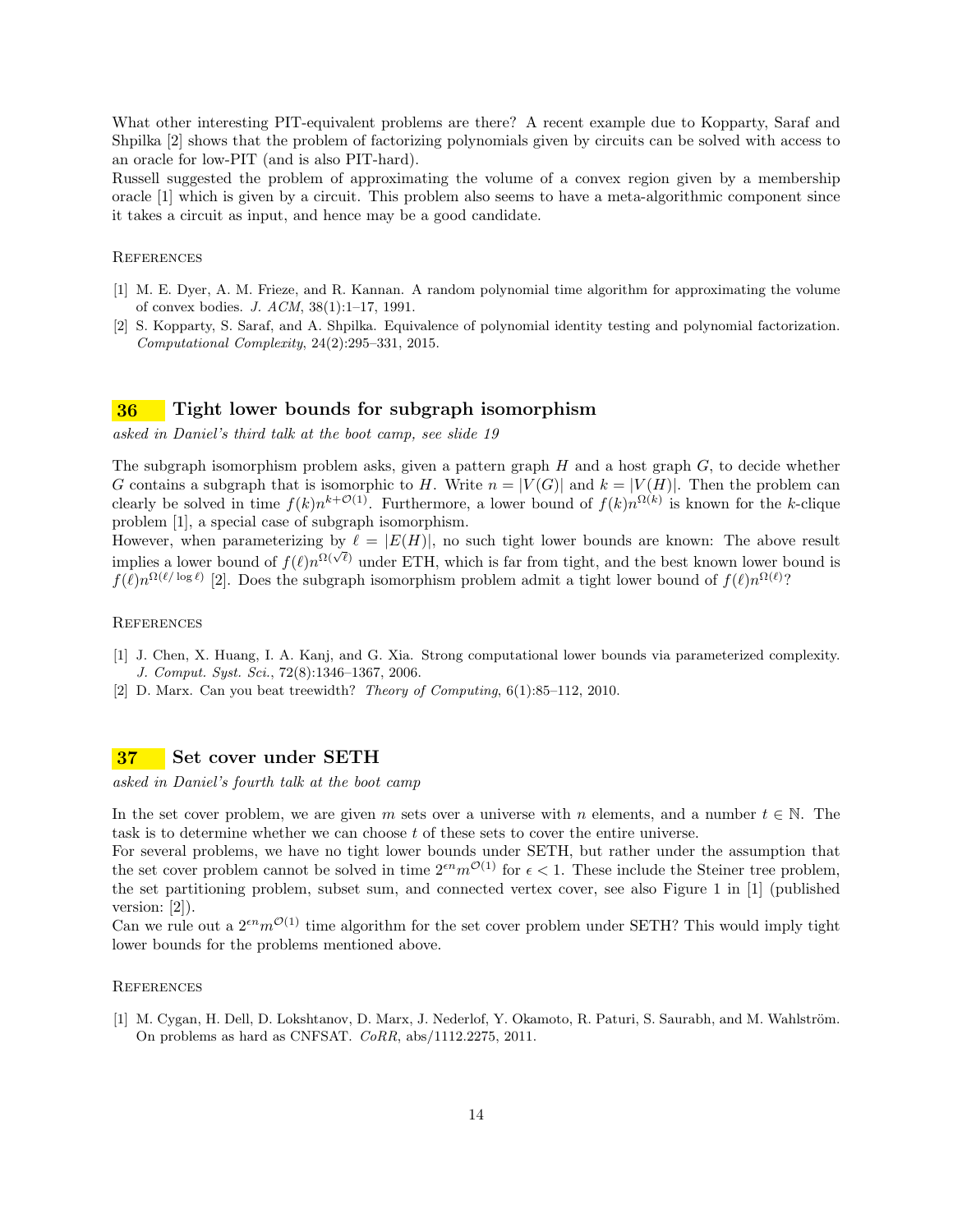[2] M. Cygan, H. Dell, D. Lokshtanov, D. Marx, J. Nederlof, Y. Okamoto, R. Paturi, S. Saurabh, and M. Wahlström. On problems as hard as CNF-SAT. In Proceedings of the 27th Conference on Computational Complexity, CCC 2012, Porto, Portugal, June 26-29, 2012, pages 74–84. IEEE, 2012.

# Open problems from open problem session on 2015-09-23

# 38 A question on block-dense distributions related to communication complexity of boolean functions

asked by Raghu Meka during open problem session on 2015-09-23, based on [1]

For a fixed gadget  $g: \{0,1\}^b \times \{0,1\}^b \rightarrow \{0,1\}$ , we are interested in the communication complexity of computing a function  $f: \{0,1\}^n \to \{0,1\}$  in the following manner: both Alice and Bob have n blocks  $(\alpha_i)_{i=1}^n$  of b bits each, and they want to compute  $f(g(\alpha_i, \beta_i)_{i=1}^n)$ . It is conjectured that the communication complexity of a function f (in a fixed model, like randomized, non-deterministic, etc.) should be related to some measure of f like decision tree complexity (in a related model).

Basing on [1], a positive answer to the following conjecture would imply such a result in the non-deterministic setting. Henceforth we focus on gadget g being the inner product of  $\alpha$  and  $\beta$  in  $\mathbb{F}_2$ . For a distribution X on  $({0,1}^b)^n$  (we think it as of n blocks, each of b bits), we say that it is blockwise-dense if for every index set  $I \subseteq [n]$ , the min-entropy of X restricted to blocks with indices in I it at least 0.9b|I|.

The conjecture asserts that there exists a constant  $b$  such that if  $X$  and  $Y$  are two independent blockwisedense distributions that never set any block to all-zeroes, then  $g^{n}(X, Y)$  has full support.

# In [1] the above is proven for  $b = 2 \log n$ .

### **REFERENCES**

[1] M. Göös, S. Lovett, R. Meka, T. Watson, and D. Zuckerman. Rectangles are nonnegative juntas. In R. A. Servedio and R. Rubinfeld, editors, Proceedings of the Forty-Seventh Annual ACM on Symposium on Theory of Computing, STOC 2015, Portland, OR, USA, June 14-17, 2015, pages 257–266. ACM, 2015.

# 39 Online matrix-vector multiplication: complexity and relation to other popular conjectures

asked by Sebastian Krinninger during open problem session on 2015-09-23, based on [1]

In this problem all computations are over  $\mathbb{F}_2$ . The online matrix-vector multiplication problem is as follows. First we are given an  $n \times n$  matrix M, which we can process in polynomial time. Then a sequence of n-dimensional vectors  $v$  is revealed one-by-one, and we are to compute  $Mv$  before the next vector comes. The online matrix-vector multiplication conjecture asserts that one cannot process a sequence of  $n$  queries in  $\mathcal{O}(n^{3-\epsilon})$  time for any  $\epsilon > 0$ . The (weaker) one-round version asserts that one cannot process a single query in  $\mathcal{O}(n^{2-\epsilon})$  time for any  $\epsilon > 0$ . In [2] it is shown that one can process a single query in  $\mathcal{O}(n^2/(\epsilon \log n)^2)$  time after preprocessing M in time  $\mathcal{O}(n^{2+\epsilon})$ . As shown in [1], this conjecture explains many hardness barriers in online problems.

- Can we relate this conjecture to other conjectures, such as 3-SUM, SETH, APSP?
- Can we improve the upper bound given by [2]?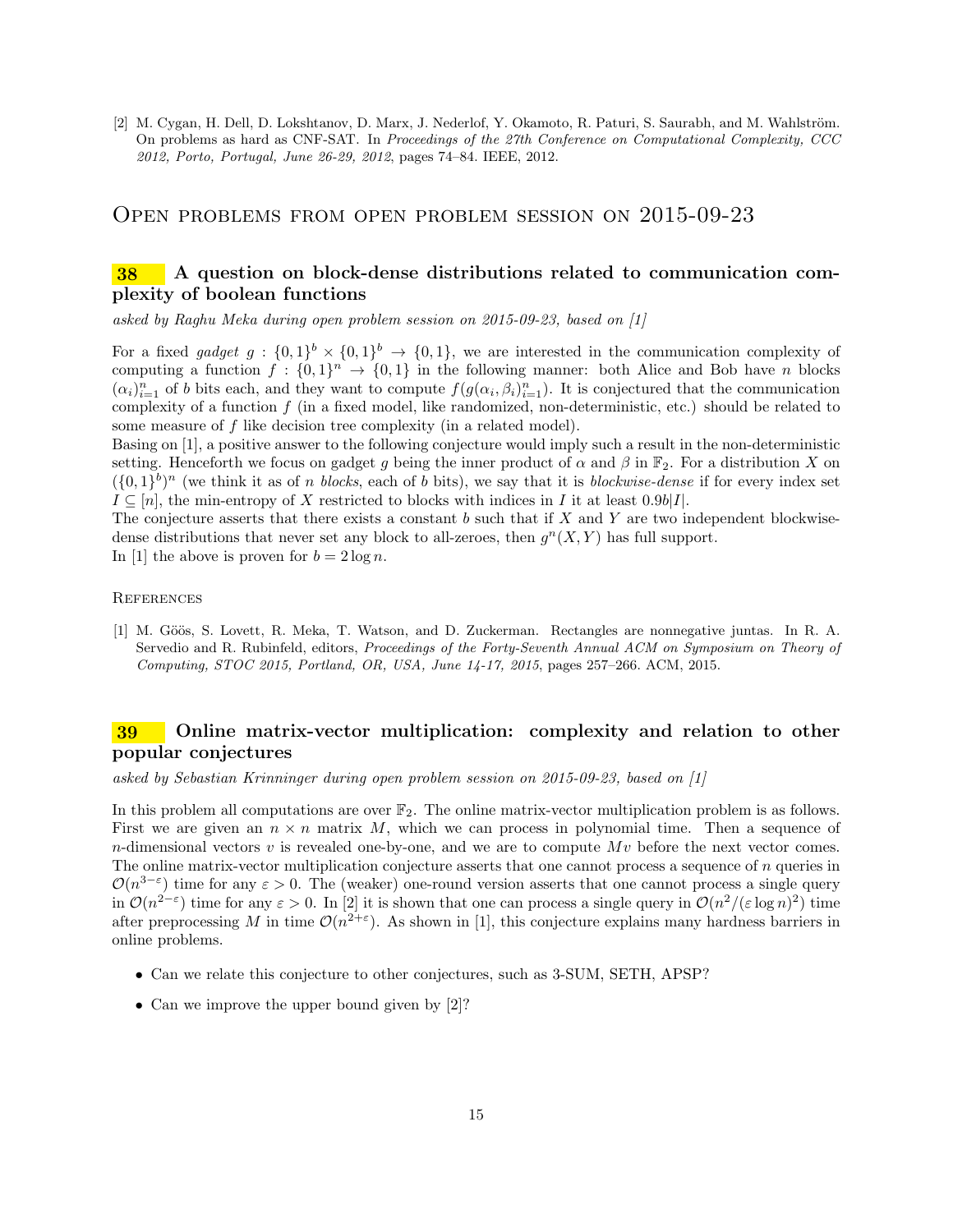- [1] M. Henzinger, S. Krinninger, D. Nanongkai, and T. Saranurak. Unifying and strengthening hardness for dynamic problems via the online matrix-vector multiplication conjecture. In R. A. Servedio and R. Rubinfeld, editors, Proceedings of the Forty-Seventh Annual ACM on Symposium on Theory of Computing, STOC 2015, Portland, OR, USA, June 14-17, 2015, pages 21–30. ACM, 2015.
- [2] R. Williams. Matrix-vector multiplication in sub-quadratic time: (some preprocessing required). In N. Bansal, K. Pruhs, and C. Stein, editors, Proceedings of the Eighteenth Annual ACM-SIAM Symposium on Discrete Algorithms, SODA 2007, New Orleans, Louisiana, USA, January 7-9, 2007, pages 995–1001. SIAM, 2007.

# 40 Lower bounds for dynamic problems, where the incremental and decremental upper bounds differ significantly

asked by Sebastian Krinninger during open problem session on 2015-09-23, based on [3]

Current techniques in conditional lower bounds for dynamic problems [1, 3] do not seem to be easily applicable to problems where the currently known upper bounds for the incremental and decremental scenarios differ significantly. Can we show some lower bounds in such cases? An example of such problem is the directed single source reachability (see [2] for more on this problem).

#### **REFERENCES**

- [1] A. Abboud and V. V. Williams. Popular conjectures imply strong lower bounds for dynamic problems. In 55th IEEE Annual Symposium on Foundations of Computer Science, FOCS 2014, Philadelphia, PA, USA, October 18-21, 2014, pages 434–443, 2014.
- [2] M. Henzinger, S. Krinninger, and D. Nanongkai. Sublinear-time decremental algorithms for single-source reachability and shortest paths on directed graphs. In Symposium on Theory of Computing, STOC 2014, New York, NY, USA, May 31 - June 03, 2014, pages 674–683, 2014.
- [3] M. Henzinger, S. Krinninger, D. Nanongkai, and T. Saranurak. Unifying and strengthening hardness for dynamic problems via the online matrix-vector multiplication conjecture. In R. A. Servedio and R. Rubinfeld, editors, Proceedings of the Forty-Seventh Annual ACM on Symposium on Theory of Computing, STOC 2015, Portland, OR, USA, June 14-17, 2015, pages 21–30. ACM, 2015.

## 41 Worst-case bounds for fully-dynamic minimum spanning forest

asked by Sebastian Krinninger during open problem session on 2015-09-23

A fully-dynamic algorithm for minimum spanning forest with amortized  $polylog(n)$  time for update is known for a few years [1], and a worst-case  $\text{polylog}(n)$  bound is known for the easier connectivity problem (i.e., the unweighted case) [2]. Does there exists a fully-dynamic algorithm for minimum spanning forest with worst-case  $\text{polylog}(n)$  time for update?

- [1] J. Holm, K. de Lichtenberg, and M. Thorup. Poly-logarithmic deterministic fully-dynamic algorithms for connectivity, minimum spanning tree, 2-edge, and biconnectivity. J. ACM, 48(4):723–760, 2001.
- [2] B. M. Kapron, V. King, and B. Mountjoy. Dynamic graph connectivity in polylogarithmic worst case time. In S. Khanna, editor, Proceedings of the Twenty-Fourth Annual ACM-SIAM Symposium on Discrete Algorithms, SODA 2013, New Orleans, Louisiana, USA, January 6-8, 2013, pages 1131–1142. SIAM, 2013.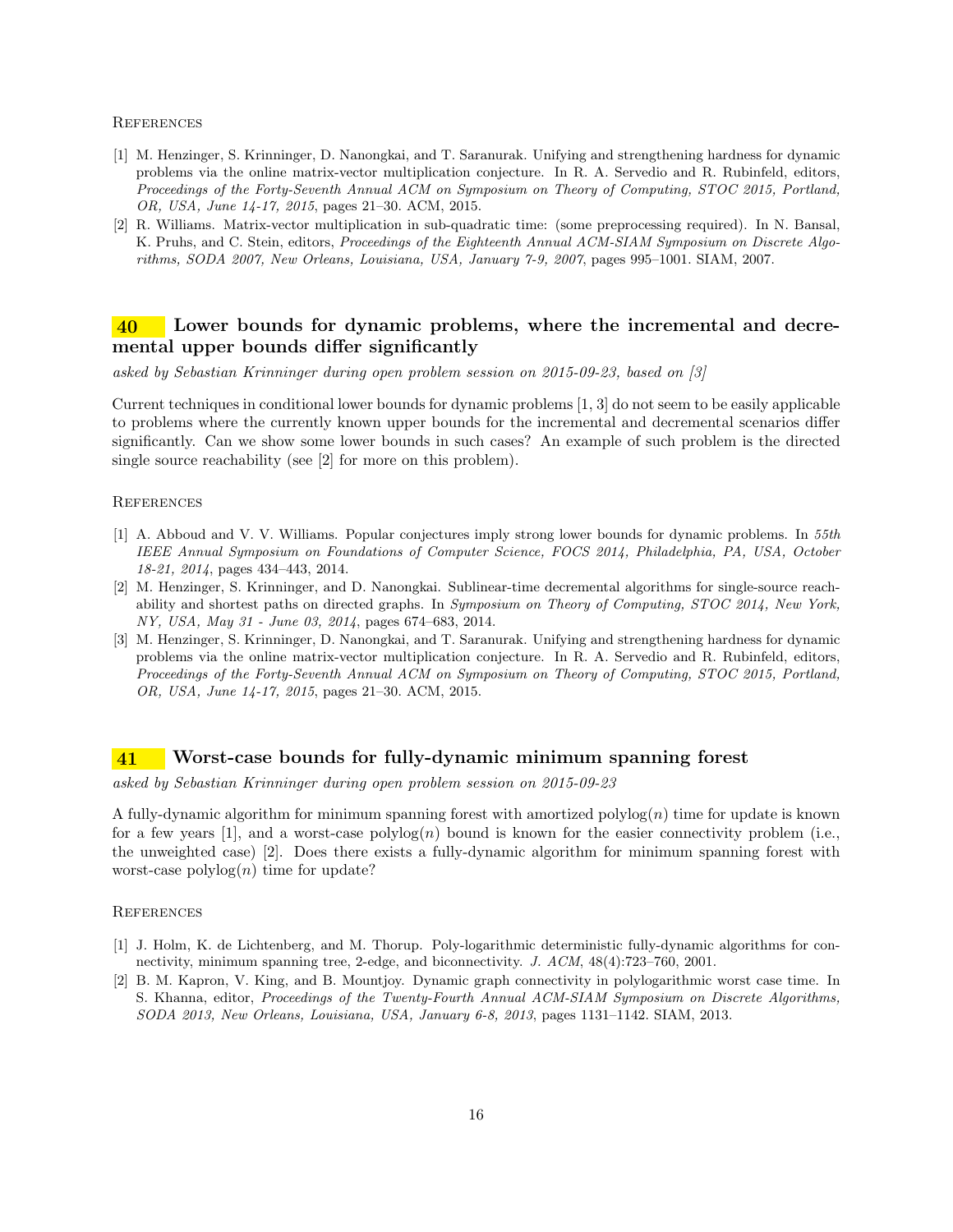# 42 Theory of representations and their computational complexity

asked by Russell Impagliazzo during open problem session on 2015-09-23

This is a vague and open-ended question, discussing some generic theory of efficient representations of databases and queries.

Consider the following situation: we have a large relational database, and we have a sequence of queries coming in. The queries can be expressed in different ways: as regular expressions, DFAs, or NFAs. Depending on the representation, their evaluation has different computational complexity: for DFA it is PSPACEcomplete, for NFA it is EXPSPACE-complete. However, to offset this complexity gap, it may be possible that the same question can be asked in an NFA form in a much more succinct way that is is done by a DFA. From the other side, if one wants to represent a database — say, a subset  $S \subseteq \{0,1\}^n$  — so that one can later process queries efficiently, there are different ways to do it: as an ILP, as a CNF formula describing it, as ROBDD, etc.

In a different world, one could think of different ways of representing abelian groups: either as a product of groups of the type  $\mathbb{Z}_{p^k}$ , or as a pair  $(N, g)$ , where the group in question is the group generated by g in  $\mathbb{Z}_N^*$ . This leads to the generic question: what is the best representation of the query (and maybe the database) depending on the purpose? Can one develop any high-level theory of comparing representations?

# 43 Approximating structure of the optimum solution

asked by Antonina Kolokolova during open problem session on 2015-09-23

Consider the following approximation paradigm: we are to solve an instance of some optimization problem, but we are not only interested in the quality of the solution (as in the classic approximation algorithms), but also how the solution we computed is similar to the actual optimum in structural sense. For example, in the Vertex Cover problem, we may be interested not only in the size of the computed solution, but also (or even only!) in the size of the symmetric difference between the computed solution and some optimum solution.

The natural measures of similarity between the computed solution and the optimum solution are Hamming distance (for example, between NP witnesses) or generally some  $L_1$  or  $L_p$  distances.

This paradigm has been introduced in [2]. In [1] the distances between NP witnesses are discussed, and, among other results, it is proven that little can be done in the VERTEX COVER case: the existence of an algorithm that guarantees that the symmetric difference is at most  $n/2 - n^{\epsilon}$  for any  $\varepsilon > 0$  is unlikely.

Another example from a different area is the complexity of finding approximate Nash equilibria: while we can find quite efficiently an approximate equilibrium where no player can improve its payoff by more than  $\varepsilon$ , such an equilibrium may be structurally very different from the actual Nash equilibrium.

The question is to extend this theory; in particular, does there exist an interesting positive result, where such a structural approximation is possible?

- [1] D. Sheldon and N. E. Young. Hamming approximation of NP witnesses. Theory of Computing, 9:685–702, 2013.
- [2] I. van Rooij, M. Hamilton, M. M¨uller, and T. Wareham. Approximating solution structure. In E. D. Demaine, G. Gutin, D. Marx, and U. Stege, editors, Structure Theory and FPT Algorithmics for Graphs, Digraphs and Hypergraphs, 08.07. - 13.07.2007, volume 07281 of Dagstuhl Seminar Proceedings. Internationales Begegnungsund Forschungszentrum fuer Informatik (IBFI), Schloss Dagstuhl, Germany, 2007.